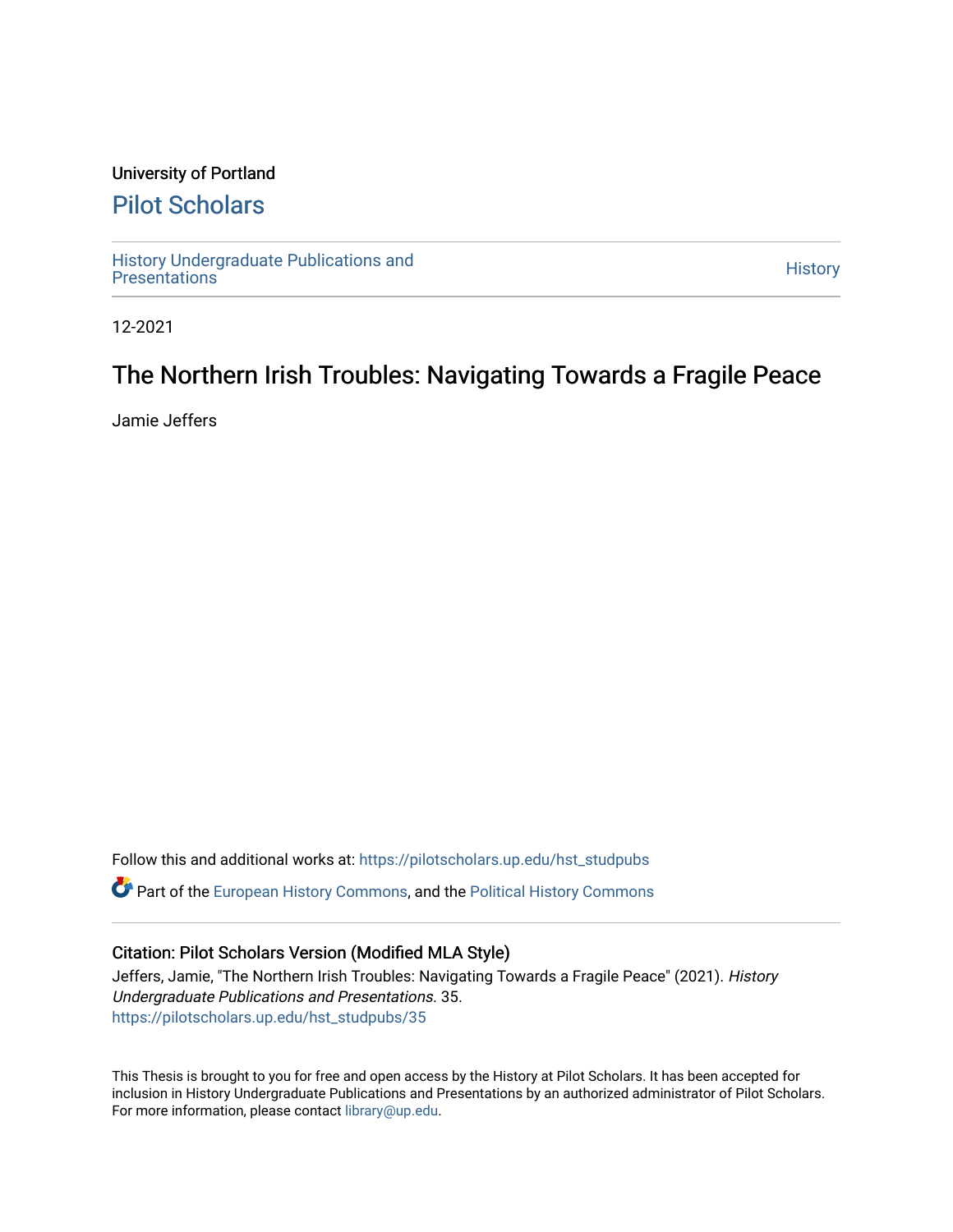# The Northern Irish Troubles: Navigating Towards a Fragile Peace

By

Jamie Jeffers

Submitted in partial fulfillment of the requirements for the degree of Bachelor of Arts in History University of Portland December 2021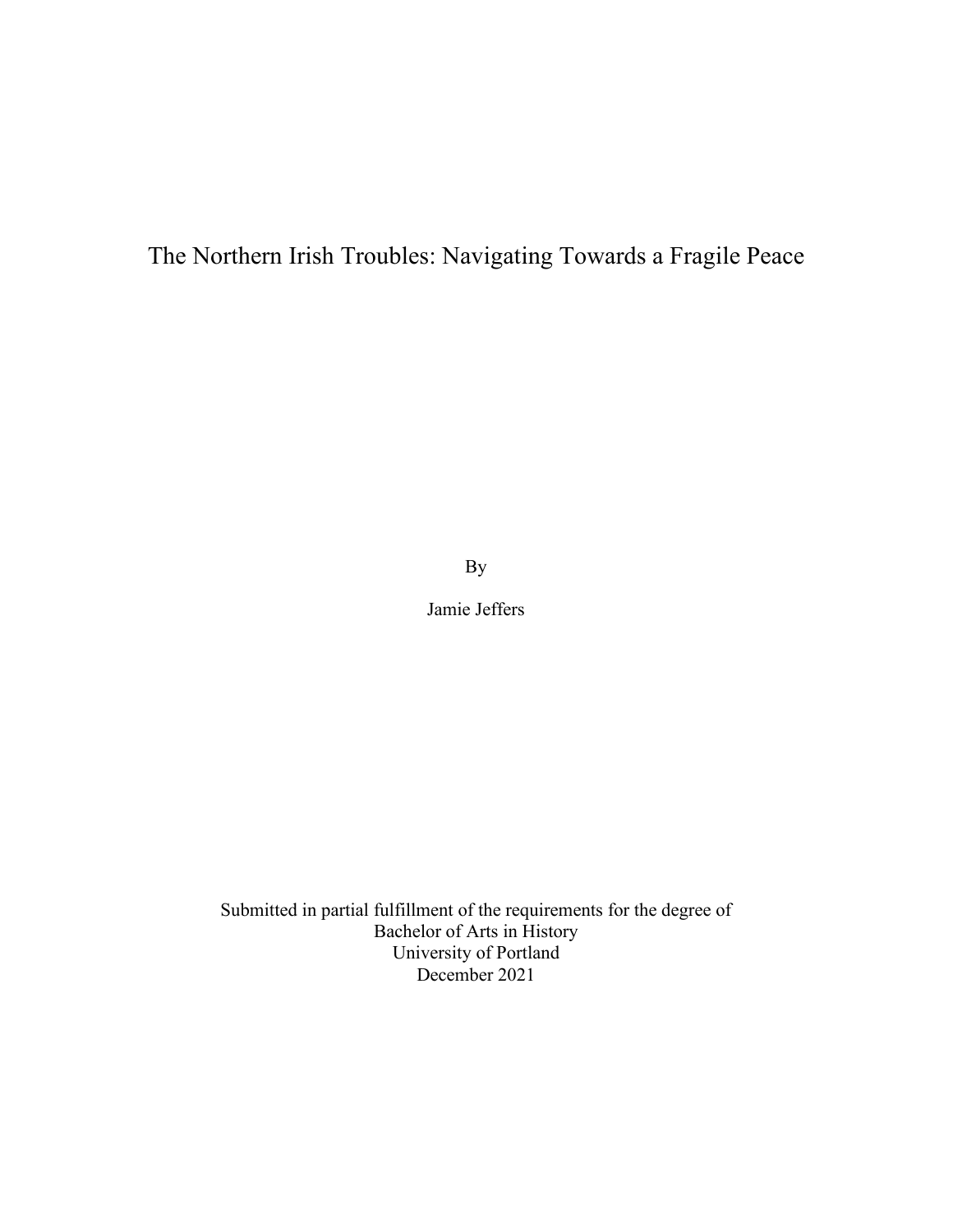#### **Introduction: The Convoluted Road Towards Peace**

Peace is necessary for a society to thrive as it ensures that everyone's stake, or opinion, is equally represented and respected. Yet, peace is largely unattainable in the face of definitive division. Northern Ireland is a prime example of how striving for peace can be both necessary to the sustainability of a community and an obstacle dredging up the pain of the past. For instance, achieving peace proved complicated in Northern Ireland as represented by the various peace agreements that struggled to implement the precise needs of the community at large. Essentially, there was a systemic separation between the varying cultures of Northern Ireland making peace an objective that could not satisfy everyone.

The cultural separation in Northern Ireland is drawn along religious lines, mainly that of Catholics and Protestants. Given Ireland's proximity to England, it is important to clarify that English influence is also ingrained in the Protestant and Catholic division. Essentially, the Protestant presence in Northern Ireland is a direct result of British occupation and rule over Ireland beginning with the immigration of Ulster Protestant settlers in the North as far back as 1609. Therefore, the community divide is deep, and it is difficult to ascertain the most viable solution to improve the lives of all impacted by it. Conflict over religion in Northern Ireland spans all the way back to the establishment of the Church of England; the purpose of this paper is to understand how religious conflict in the Twentieth century became too big to ignore.

Particularly in the Twentieth century, the religious divide in Northern Ireland had turned into a strict segregation between Protestant Unionist and Catholic Nationalists. For further context, Unionists supported the stance that Northern Ireland must remain under the sovereignty of British rule, while Nationalists wanted to unite with the Republic of Ireland to the South. Unionists, because of their intrinsic ties with Britain, wielded a majority of the power in the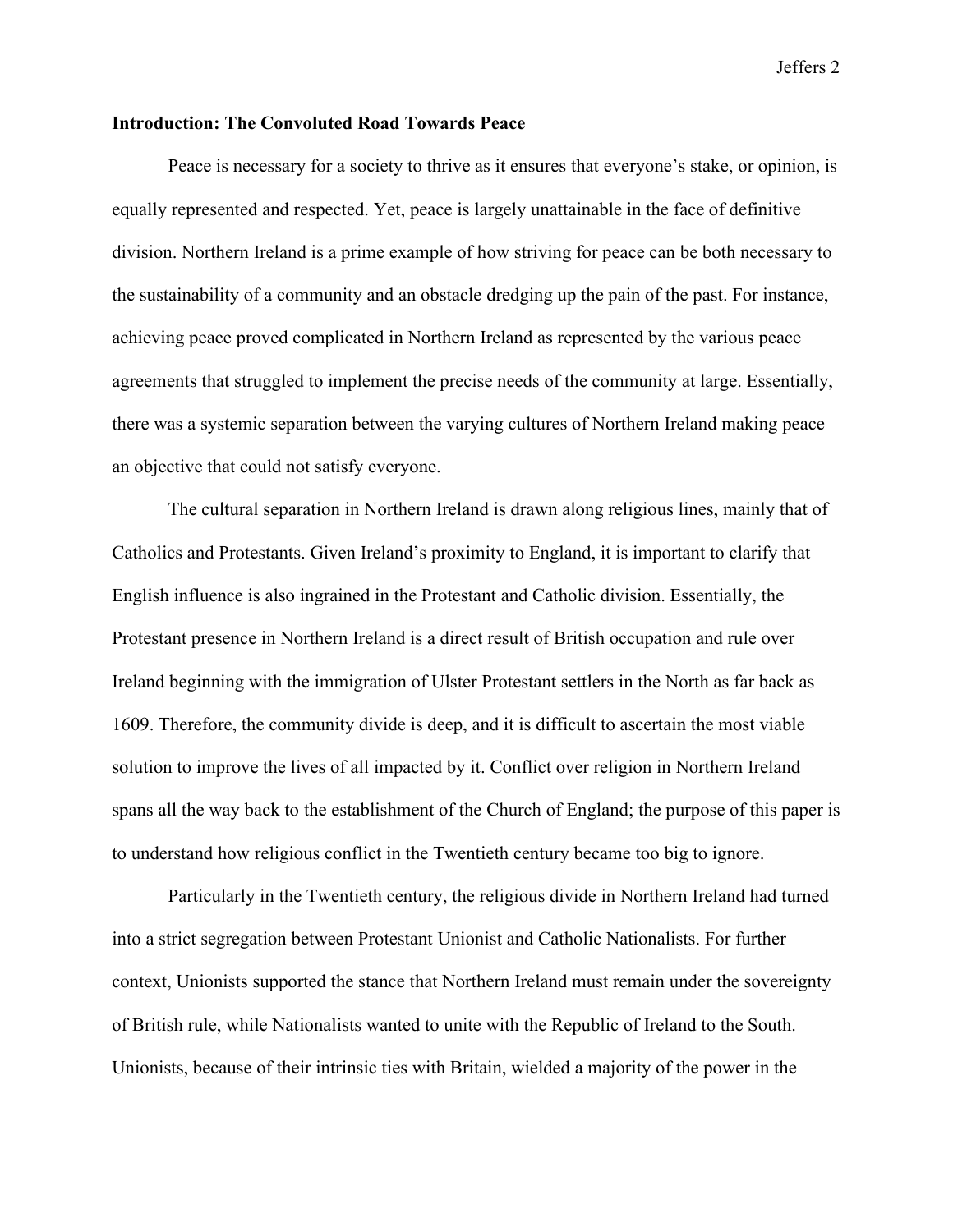region which proved detrimental to quality of living within the Catholic minority. In true fashion, discontent made way for public protest and calls for reformation to Northern Ireland's status quo. However, a lack of unity in the movement itself, Unionist interference, and growing utilization of violence highlighted the need for third party intervention. Ultimately, Northern Ireland was incapable of coming to solution for the greater on its own.

As a result, Britain—by the latter half of the Twentieth century had been removed from direct involvement in Northern Irish affairs—found itself responsible for redirecting Northern Ireland off of a path of violence and destruction. Unfortunately, Britain found it increasingly difficult to make any headway on the matter of Northern Ireland on its own. The discontent within the Catholic Nationalist community stemmed from their belief that Britain had no right to insert in Ireland in the first place, which resulted in more outbursts of violence, which reared itself at the British army who had come in to keep the peace.

Violence in Northern Ireland came from desperation to solve a problem that proved to be incapable of receiving feedback and solutions. At its core, violence is not sustainable or helpful towards making positive change for any community that seeks reformation and equality as a long-term solution for structural problems. However, the use of violence in Northern Ireland persisted because Nationalists felt violence was the only option they had to exemplify the impact of Unionist oppression and the subsequent refusal by Unionists to adequately instill change that improved the quality of life for Nationalists, and the Catholic community at large, in Northern Ireland. Still, because violence is inherently destructive, the notion that violence could lead to constructive change proved untenable. Instead, Nationalist struggled to receive proper representation and ultimately could not actively participate in the peace process until they ceased their own violence, which had been a direct obstacle towards peace actually taking root.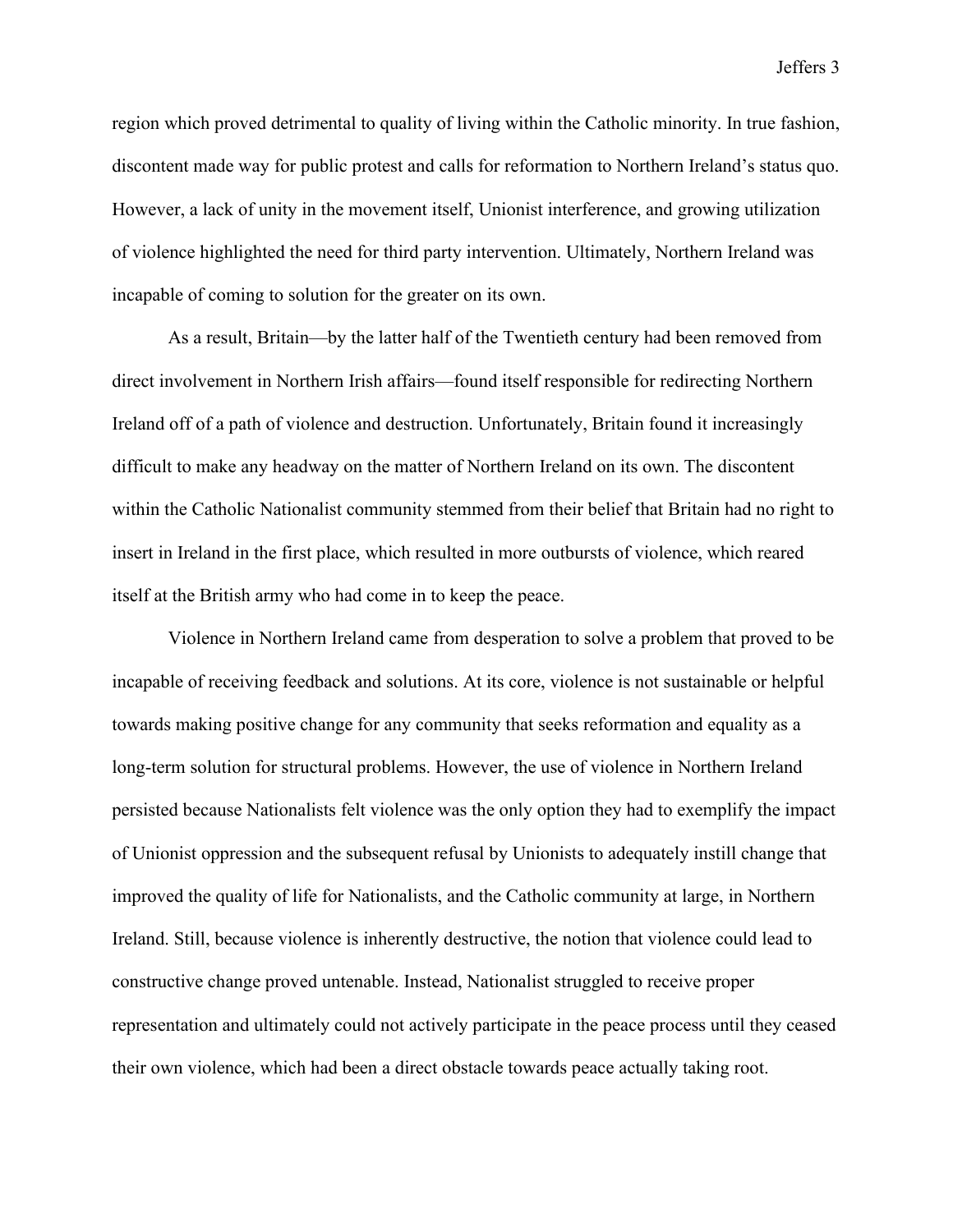Britain quickly understood that the divide inherent in Northern Ireland needed to be dealt with in a more nuanced and balanced way. So, in a surprising move, Britain reached out to the Irish government to enlist their help in reforming Northern Ireland and containing the violence. Considering the severity of the situation, mainly with the staunch refusal of both Unionists and Nationalists to cooperate, the British and Irish governments took on a massive challenge that took decades to sort through. Britain and Ireland struggled to lay the groundwork for a fragile peace in Northern Ireland, because of the competing faction such as the Unionists, who wanted to remain with Britain, and the Nationalists, who wanted the interests of the North's Catholic minority equally represented; the increasing violence from both sides ran parallel to the Anglo-Irish agenda of peace, which greatly diminished the impact of the peace process.

#### **Background: Northern Ireland's Civil Rights Movement**

In the 1960s, Northern Ireland experienced an onslaught of protest and reform. The region was rife with tension propagated by the steep divide between a Protestant majority, backed by Britain, and a Catholic minority who considered themselves second-class citizens. Arguably, the tension throughout in Northern Ireland could be described as inherently religious because of the difference in belief between the two traditions inhabiting the North. At the same time, religion was merely the structure for greater conflict to exist. British sovereignty over Northern Ireland resulted more power falling onto the shoulders of Protestant leaders who in turn leveraged against their Catholics neighbors to keep control over the region strictly Protestant.

The Societal foundation in Northern Ireland was one based on segregation. Sociologist Ronnie Munck used oral histories to capture the societal framework leading up to what became the Northern Irish Troubles. Some of Munck's interviewees highlighted the segregation in place,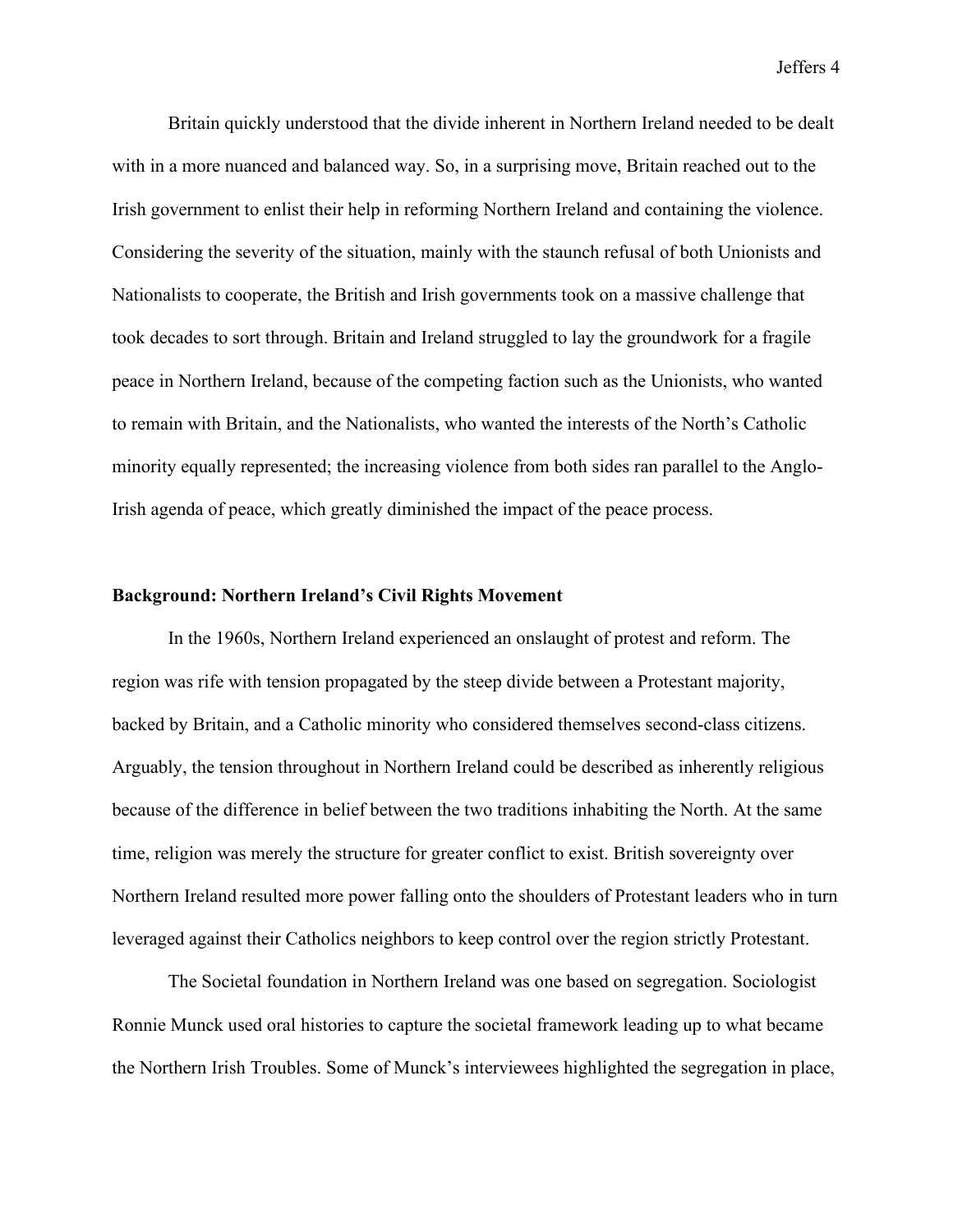stating that Catholics and Protestants were separated from an early age starting in school and through extracurricular activities like sports.<sup>[1](#page-5-0)</sup> In fact, one respondent noted that they only got to know Catholics socially starting in their  $30$ 's.<sup>[2](#page-5-1)</sup> The evident segregation actively discouraged interaction between Catholics and Protestants, meaning that there was an acute power imbalance between the two communities of Northern Ireland. Therefore, since Northern Ireland's tension was rooted in a power imbalance that was intensified by the ever-present segregation, bridging the gap proved to be an insurmountable task for the people of Northern Ireland alone.

Because religion was so intrinsic to daily life, the segregation between the Protestant and Catholic sects trickled into the socioeconomic fabric of people's lives. The Catholic community felt the brunt of Protestant authority, with many Catholics struggling to find work and housing for themselves. For example, Munck highlights the story of a man named Joe McKinley who, while waiting for a job interview, was asked where he went to school and immediately was told he had no chance after he stated the name of a Catholic school.<sup>[3](#page-5-2)</sup> Along with that, Northern Ireland barred Catholics from owning houses. In fact, homeownership determined an individual's ability to vote meaning the Unionist party intentionally kept housing discrimination in place to protect Protestant values and their own power. [4](#page-5-3) Considering that Protestant/Unionist politicians wielded the power in the region, it makes sense that they would try and keep Catholic voters out of the system to keep their power. For example, Munck states that the largest Catholic population in Derry: "voted anti-Unionist, but the council was two-thirds Unionist."[5](#page-5-4) To clarify, Derry was directly impacted by gerrymandering on the part of Unionist politicians.

- <span id="page-5-3"></span><sup>4</sup> Ibid., 213.
- <span id="page-5-4"></span><sup>5</sup> Ibid., 214.

<span id="page-5-0"></span><sup>1</sup> Ronnie Munck, "The Making of the Troubles in Northern Ireland," *Journal of Contemporary History* 27, no. 2 (1992): 212.

<span id="page-5-1"></span><sup>2</sup> Ibid., 212.

<span id="page-5-2"></span><sup>3</sup> Ibid., 213.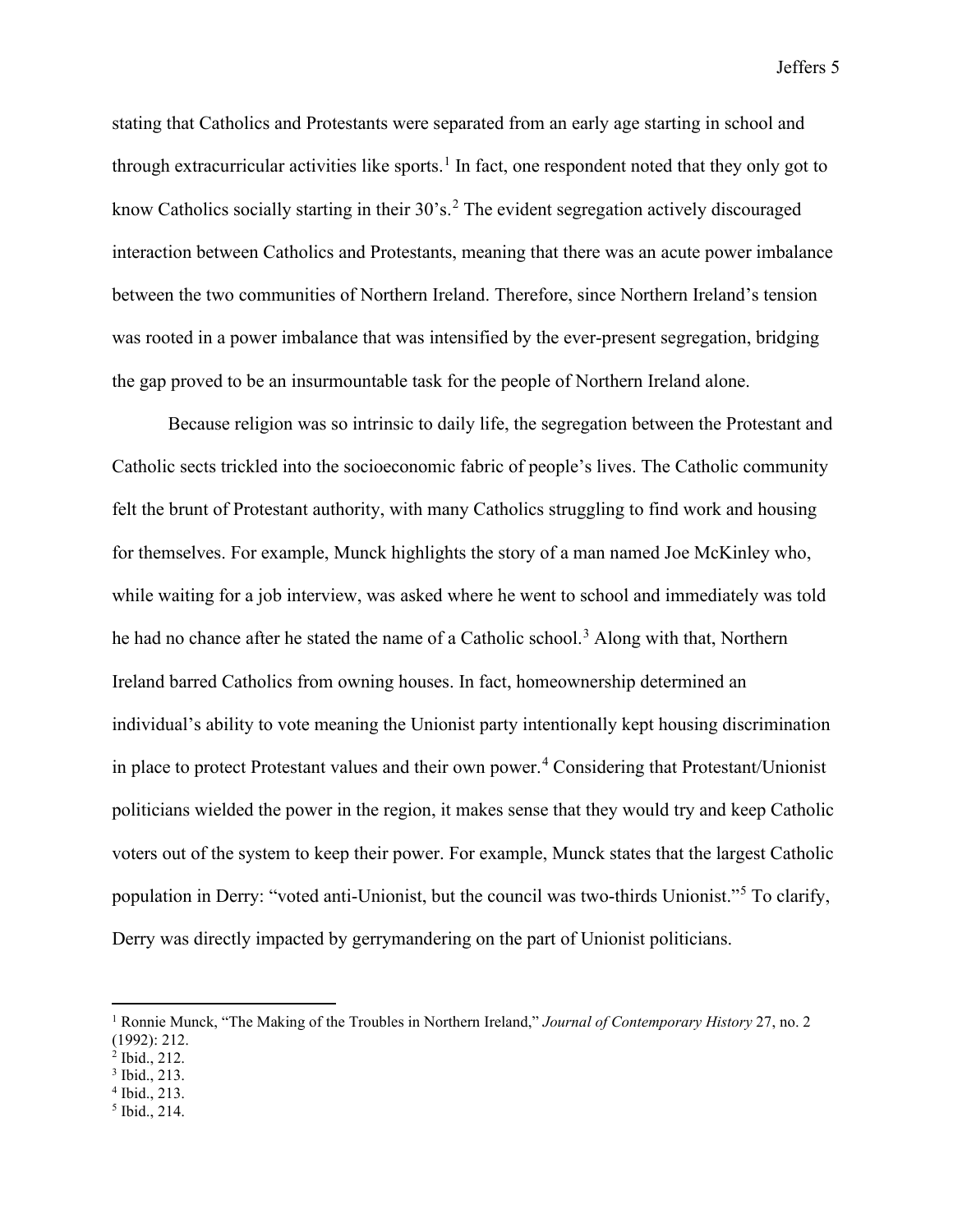The constant discrimination towards the Catholic community on all sides led to severe discontent within the state of Northern Ireland that prompted the birth of a Civil Rights Movement. The Catholic fight for Civil Rights primarily focused on bringing an end to housing and employment discrimination. Through the establishment of the movement, many organizations took root to lead the charge. Notably, the Northern Ireland Civil Rights Association—NICRA—was formed to use the law as a means to demand change. NICRA, although modeled after a British Civil liberties association, reflected American Civil Rights organizations as they intended to fight for civil rights using the law.[6](#page-6-0) In fact, NICRA's similarities made sense considering that the Catholic community's own Civil Rights Movement came off the heels of the American Civil Rights Movement, kicking off in 1968.<sup>[7](#page-6-1)</sup> Northern Irish citizens invested in the movement even stated that they hoped to resemble the American movement.[8](#page-6-2) The fact that Northern Irish Catholics related to the plight of Black Americans in the South signifies the level of discrimination in the region. Unlike the Civil Rights Movement in America, the primary lens of focus for Northern Irish protesters was religious as opposed to racial. Racism very well could be another structural issue in Northern Ireland; yet, it did not seem to be as strongly associated with the Northern Irish Civil Rights movement because of the white Eurocentric population. However, Catholics both recognized and intimately related to the impact of segregation in their own communities and drew inspiration from the fervent determination present in America to fight for justice and a better quality of life through the law.

However, ideology and reality rarely reflect one another; Northern Irish did not get the chance to emulate the American Civil Rights movement as Protestant/Unionist pushback

<span id="page-6-0"></span><sup>6</sup> Gregory Maney, *The Troubles in Northern Ireland and Theories of Social Movements* (Amsterdam: Amsterdam University Press, 2017), 75.

<span id="page-6-1"></span> $<sup>7</sup>$  Ibid., 217.</sup>

<span id="page-6-2"></span><sup>8</sup> Ibid., 217.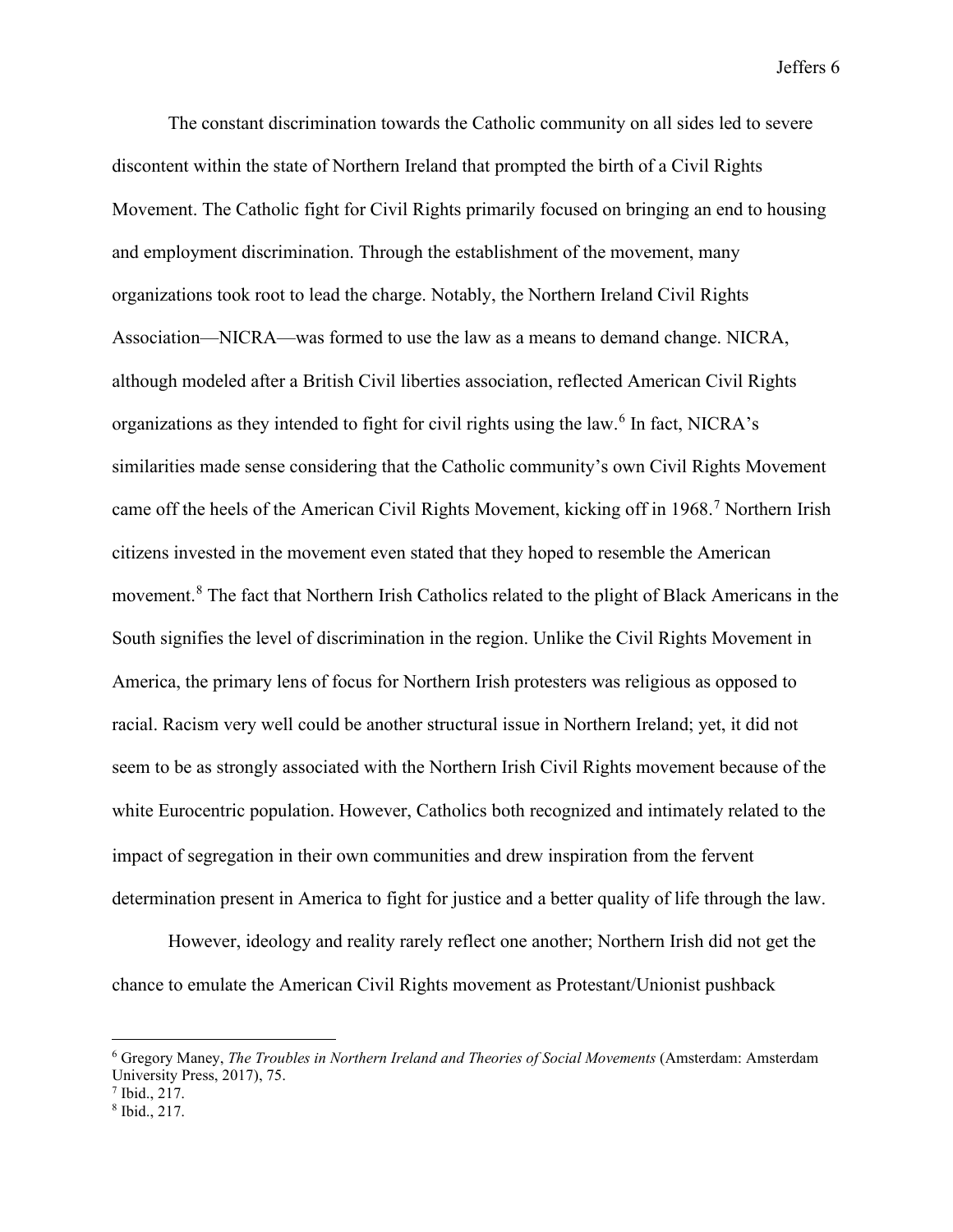effectively destabilized the movement. For instance, the movement was flagged almost immediately as a ploy by the IRA to destabilize the North in favor of Irish unity and Nationalism.<sup>[9](#page-7-0)</sup> Even though the Catholic community insisted they chose to protest non-violently, the negative and violent reputation of Irish Nationalism remained influential to Northern Unionists. Unionists in particular worked to deter the Northern Irish Civil Rights movement. For example, Unionists actively stifled marches by rerouting them to outright banning them for being "non-customary" as a means to dismantle the Civil Rights movement.<sup>[10](#page-7-1)</sup> The Unionist party's unwelcome response to Civil Rights came from the need to gatekeep their political power.

#### **Section One: The Sunningdale Agreement**

The Sunningdale Agreement directly responded to a crescendo of violence in Northern Ireland, which the British government struggled to contain. The dismantling of the Civil Rights Movement occurred in the summer of 1969 marked by the deployment of British troops into Northern Ireland responding to an onslaught of riots. The troops acted as "peacekeepers" supporting the lackluster surveillance of the Royal Ulster Constabulary, the police force.<sup>[11](#page-7-2)</sup> Although the British troops were helpful initially by putting an end to violent outbursts that overwhelmed the RUC, it did not take long for old resentments to surface on the part of the Nationalist community. The army's focus appeared to exclude the Unionist contribution to the conflict, meaning that Unionists conveniently avoided army discipline. It did not help that the British troops received orders from Stormont, home of the Northern Irish government, because

<span id="page-7-0"></span><sup>&</sup>lt;sup>9</sup> Ibid., 217.

<span id="page-7-1"></span><sup>10</sup> Erin-Beth Turner and Gianluca De Fazio, *The Troubles in Northern Ireland and Theories of Social Movements*  (Amsterdam: Amsterdam University Press, 2017), 59.

<span id="page-7-2"></span><sup>11</sup> Feargal Cochrane, *Northern Ireland: The Reluctant Peace* (New Haven: Yale University Press, 2013), 54.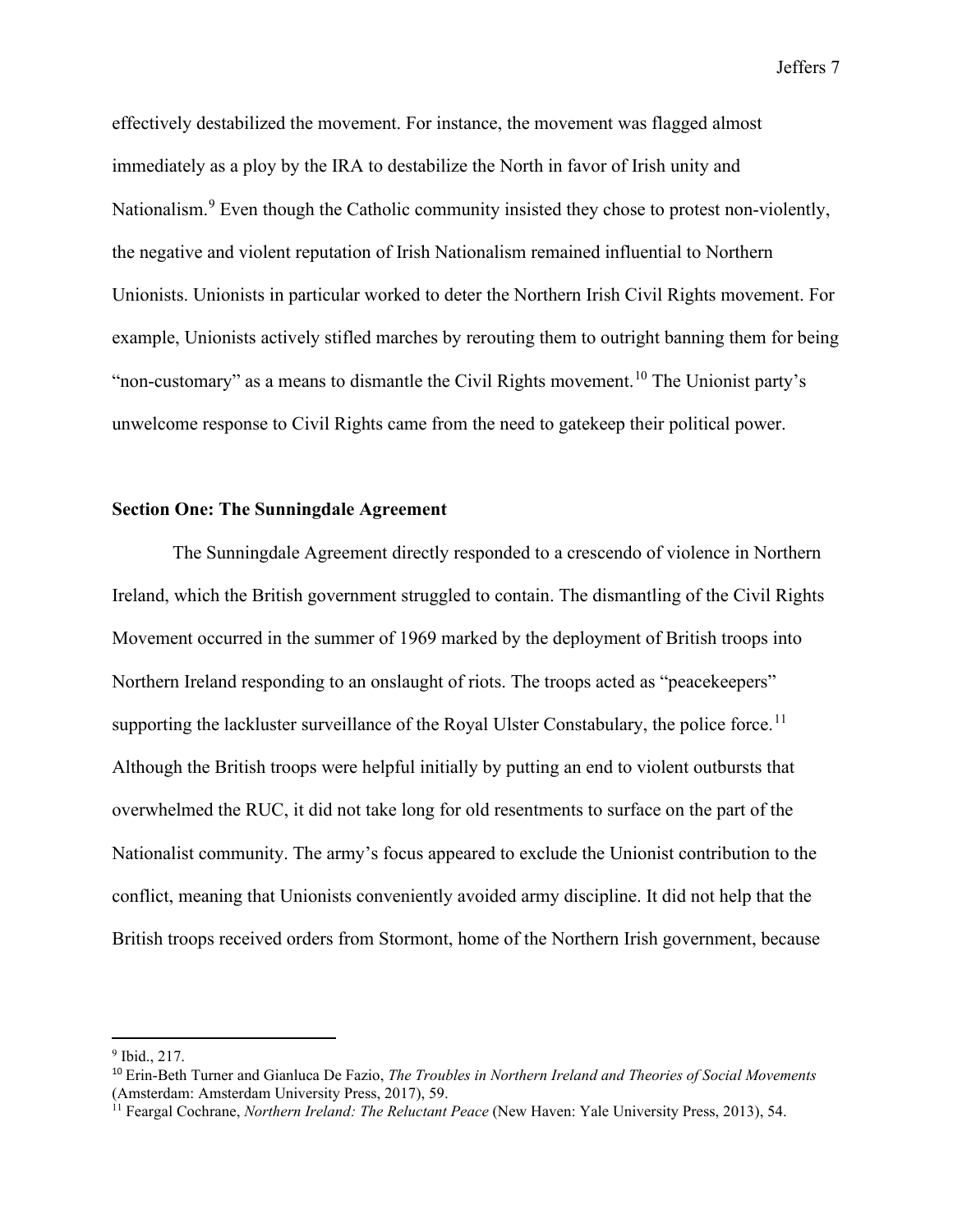of the overwhelming Unionist presence.<sup>[12](#page-8-0)</sup> The following months saw a rise in sectarian violence as both Unionist and Nationalist sides organized to take on each other. With the deployment of the British army came a resurgence in the Irish Republican Army, or IRA, which sought to remove British influence from Northern Ireland, as British-backed Unionists encroached upon the very little rights of the minority Catholic community in the region.

To reiterate, the British deployed troops with the task of keeping the entire community of Northern Ireland safe. However, a right to safety proved conditional as Catholic communities remained the target of military aggression while Unionists experienced no aggression from the army. Conflict increased because not only had the concept of civil rights been shut down, it had been met with hostility on the part of the British. In hindsight, when violence inevitably exploded it should not have come as a shock. The Nationalist Catholic community, which wanted agency and equality, carried the burden of British intervention. For instance, Nationalist voices experiences silencing and would stay suppressed unless they took dire action, which left a vacancy for the IRA to occupy.

Unable to build trust with the Nationalist community, the British army utilized more brutal policies that targeted Nationalists directly. Once strategy introduced internment without trial, a policy proposed by then Northern Irish Prime Minister Brian Faulkner targeting violent actors, most notably the active members of paramilitary groups like the IRA.<sup>[13](#page-8-1)</sup> Therefore, the British army were specifically singling out Nationalists under Unionist command. Eventually, the tension between the British and the Nationalists fighting for Civil Rights culminated in the shooting of 13 unarmed Catholic civilians in Derry in 1972, often referred to as "Bloody

<span id="page-8-0"></span><sup>12</sup> Ibid., 57.

<span id="page-8-1"></span><sup>13</sup> Ibid., 59.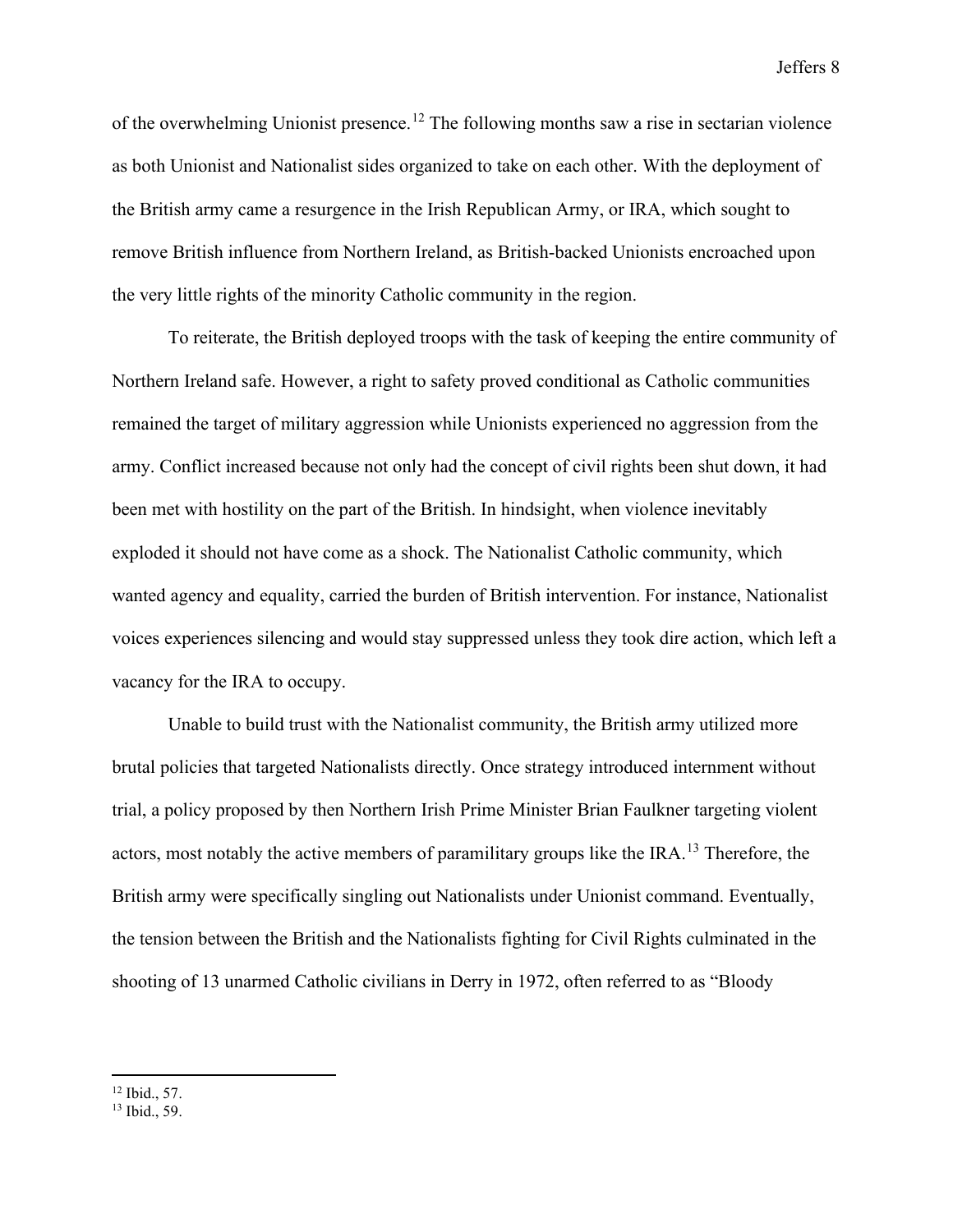Sunday."<sup>[14](#page-9-0)</sup> For the IRA, this atrocity was as good as a declaration of war and that violence was very much on the table. [15](#page-9-1) With violence veering out of control, the British recognized that the government at Stormont was no longer equipped to handle the situation. They would have to take up the mantle through a return to direct rule in Northern Ireland much to the chagrin of Unionist groups and disillusionment of the Nationalists.

With trust broken down between already segregated communities, and the added-on brutality of the British army, the British government had no choice but to reach across the aisle in an attempt to contain the outpouring of violence. Prior to the question of Civil Rights, Britain had established their presence in Northern Ireland to loom but not be forceful. It is hard to say whether they could have ever ultimately ruled in a manner other than an authoritarian role. In turn, the governmental institution was completely controlled by British Unionists who had no desire to work with Ireland. By 1921, Britain established Partition with the purpose to keep the burgeoning Republic of Ireland out of Northern Irish, and consequently British, affairs.<sup>[16](#page-9-2)</sup> Unfortunately, the increase in violence propagated by Irish Nationalists, such as the members of the IRA, made any attempt at peacemaking difficult. Essentially, peace had to account for Irish involvement otherwise there would never be agreement from those most closely associated to the violence.

Therefore, the British moved to involve the Republic of Ireland in a meaningful way to ensure that Nationalist concerns received representation. The responsibility to get the ball rolling fell onto the shoulders of William Whitelaw, the Secretary of State for Northern Ireland. Whitelaw published two successive papers, The Green and White papers, regarding the current

<span id="page-9-0"></span><sup>14</sup> Ibid., 63.

<span id="page-9-1"></span><sup>15</sup> Ibid., 63.

<span id="page-9-2"></span><sup>16</sup> Duncan Morrow, "The Rise (and Fall?) of Reconciliation in Northern Ireland," *Peace Research* 44, no. 1 (2012): 8.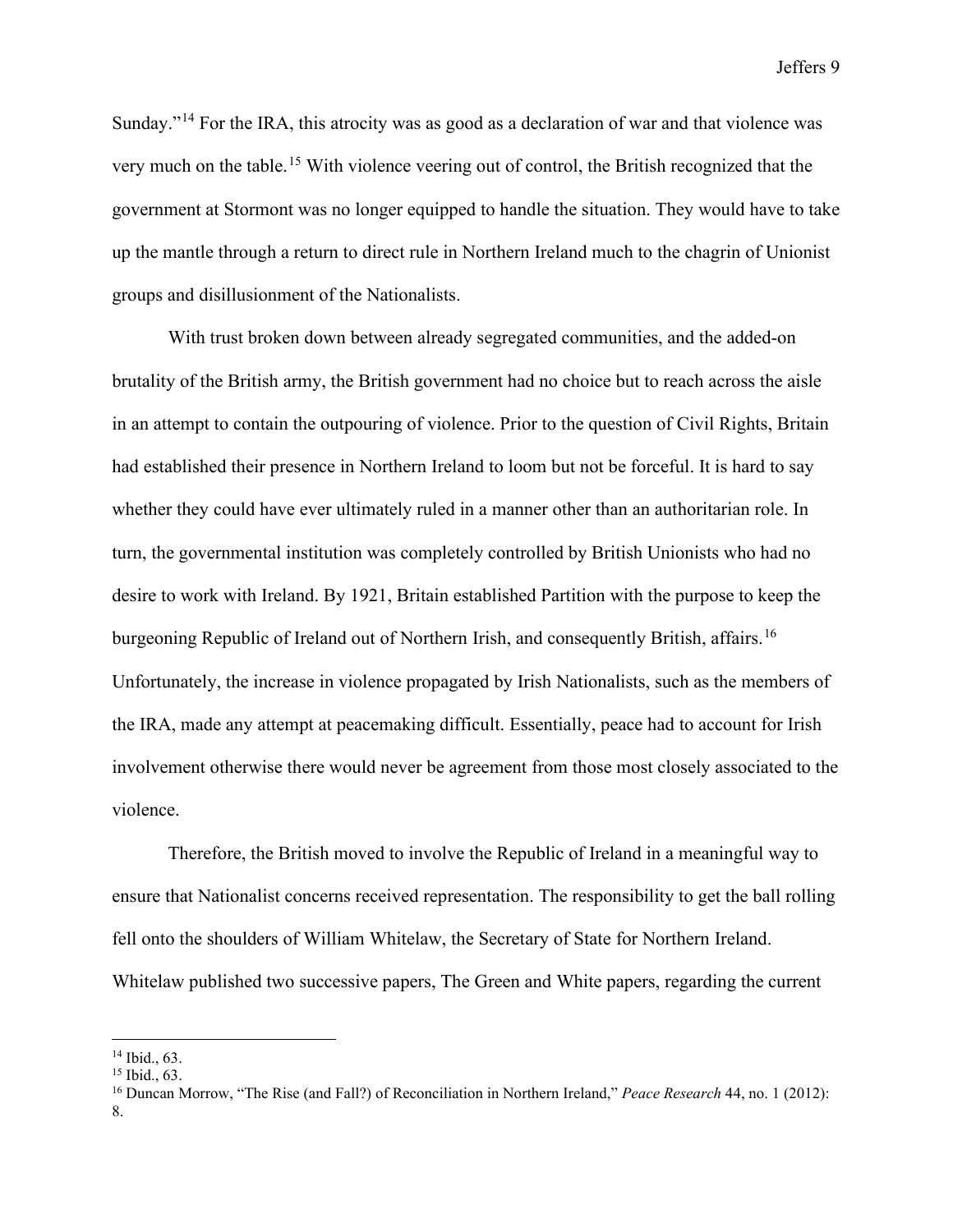state of Northern Ireland and what he hoped to address in talks going forward. The Green paper specifically pointed out the importance of "fairness and equality" within the institutions of Northern Ireland while also working to face the North's problems from not only a social lens but an economic filter.<sup>[17](#page-10-0)</sup> Whitelaw's focus on "fairness and equality" aimed to respond to the lack of Nationalist political autonomy in the North. While the Green Paper was the first public discourse published by the British regarding the de-escalation of the Northern Irish Conflict, the second publication—known as the White Paper—expanded by including a proposal of an elected convention with the purpose of establishing an acceptable plan that incorporated "power-sharing and partnership" into the solution.<sup>[18](#page-10-1)</sup> Power-sharing and partnership worked in conjunction with the concept of fairness and equality as a means to dismantle the imbalance of political power.

As a precursor to what would become the Sunningdale Agreement, the two papers are significant as they represented a sort of concession on the part of the British. Given the fact the British government had tried to remain separated from the political operations of Northern Ireland under the presumption that the Unionists, the majority in Northern Ireland, were fairly represented. However, the onslaught of violence made it abundantly clear that Unionist power functioned as a deterrent to the perspective of the Nationalist cause. Along with that, it showcased the British understood that in order for the Troubles to be dealt with, the Republic of Ireland had to be involved in some capacity. On the part of both governments, what would become clear would be their shared motivation of containment over all else; an understandable take especially as the progress towards peace lurched forward at such a slow pace. The Republic's involvement was also seen as crucial by moderate groups, specifically the Social

<span id="page-10-0"></span><sup>&</sup>lt;sup>17</sup> William Whitelaw, "The Future of Northern Ireland, Green Paper" (public document, London, 1972), 1.

<span id="page-10-1"></span><sup>18</sup> Shaun McDaid, *Template for Peace: Northern Ireland* (Manchester: Manchester University Press, 2013), 156.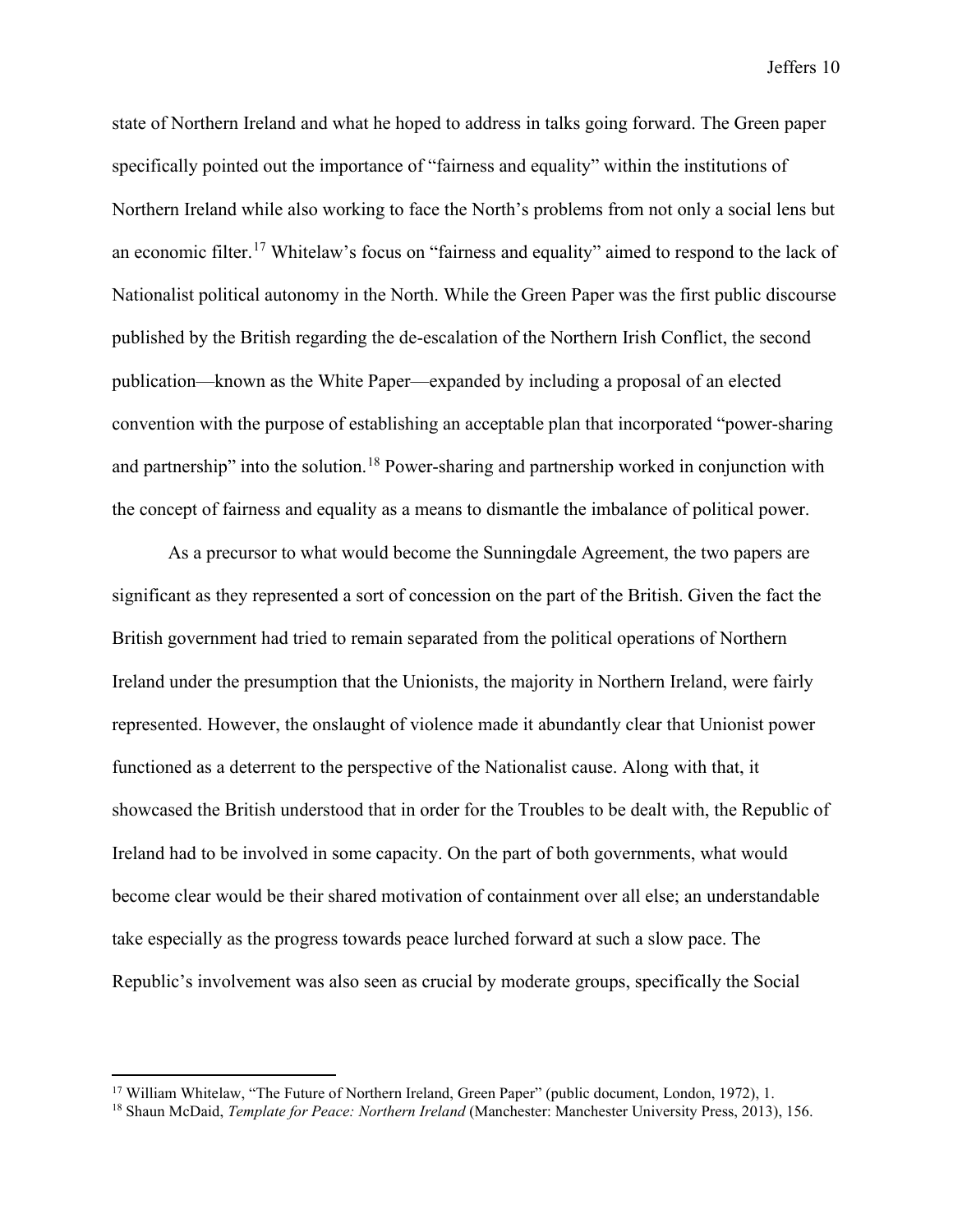Democratic and Labour Party (SDLP), because the Irish government's presence would add pressure to create a Council of Ireland.<sup>[19](#page-11-0)</sup>

The Republic of Ireland's response to the British government's offer was positive but motivated by their own desires to contain the violence. Talks following Whitelaw's White Paper saw the Irish government working out the best approach to the Troubles in the North. On one hand the staunch Unionists opposed the Republic's presence in the peace process. However, the Irish government decided that entering into negotiations with Britain and Northern Ireland meant that they had to be supportive of all political leanings, which upset Nationalist representatives, particularly in the SDLP.<sup>[20](#page-11-1)</sup> Eventually, Jack Lynch—the Taoiseach, Prime Minister to Ireland publicly stated the Irish government's support of temporary British rule as the best path forward to peace in the North.<sup>[21](#page-11-2)</sup> Lynch's response on the matter of a return to direct rule is interesting as it signified the Republic's wariness about their own ability to crack down on the violent sectarianism in the North. In fact, following the Sunningdale Agreement a reporter named Maurice Hayes wrote about the Irish government's ill equipment to handle the violence on their own. To clarify, Hayes noted that the Republic preferred that Northern Ireland, "go away preferably not in their direction."[22](#page-11-3) Essentially, the Republic acknowledged that they did not have the means to keep violence at bay, and if violence moved South, then the Republic could no longer be a resource to help end the conflict in the North. While the Republic was willing to join the peace process for the betterment of the North, there certainly was self-interest in their decision. The Irish recognized how affectively violence garnered a mass response from the

<span id="page-11-0"></span><sup>19</sup> Sarah Campbell, *Gerry Fit and the SDLP* (Manchester: Manchester University Press, 2015), 137.

<span id="page-11-1"></span><sup>20</sup> Ibid., 141.

<span id="page-11-2"></span><sup>21</sup> Ibid., 143.

<span id="page-11-3"></span><sup>22</sup> McDaid, 157.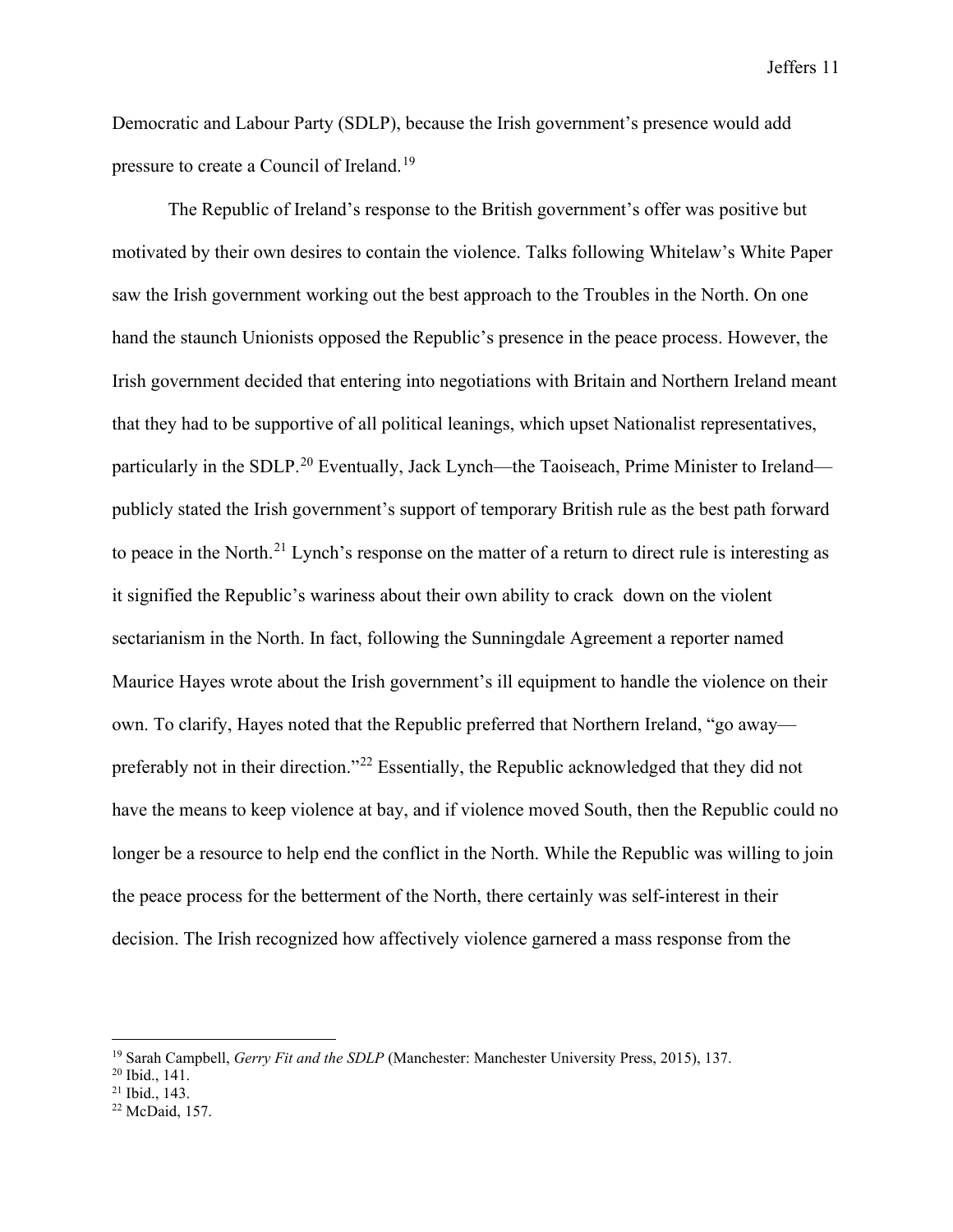public. As a result, they sought containment through peace talks as the means to avoid reigniting the resentment of Irish citizens toward Britain and diminishing the possibility of civil war.

The Sunningdale Agreement acted as the first iteration of British and Irish cooperation aimed towards dismantling the conflict through power-sharing and deterring violence. The goal of the Sunningdale Agreement wanted to assure equal representation for both the Unionists and Nationalists. To provide some context, the Sunningdale Agreement laid out a few key objectives including: an assurance that Northern Ireland's sovereignty was dependent upon what the majority of the population wanted; a "Council of Ireland" would be established involving assemblies from the North and the South that acted on "unanimity" with a body of 60 members, of which 30 would represent the North and the other 30 the Republic, respectively; and to counteract violent criminals, regardless of their origin would be tried for their crimes on either side of the border, effectively threatening those who use the border as a means of escape.<sup>[23](#page-12-0)</sup> Focusing on violence and establishing equal representation was a good starting place because it meant the two governments recognized that the Troubles resulted from unchecked power and violence. Yet, the public response to Sunningdale suggested that the Agreement did not satisfy the expectations of Unionist and Nationalist leadership. In fact, it foreshadowed how quickly Sunningdale would become obsolete.

The Sunningdale Agreement unintentionally inspired the opposite reaction it hoped for with the return to violence by the UVF. For instance, the Unionist party was upset at the Irish governmental involvement inferring it symbolized Irish Unity above Unionist power. Although the Sunningdale Agreement aimed to contain and, hopefully, end the violence, it seemed to rile up extremists on both sides. For example, the Ulster Volunteer Force (UVF)—a Unionist

<span id="page-12-0"></span><sup>23</sup> "The Sunningdale Agreement" (legal document, Sunningdale, 1973), 1.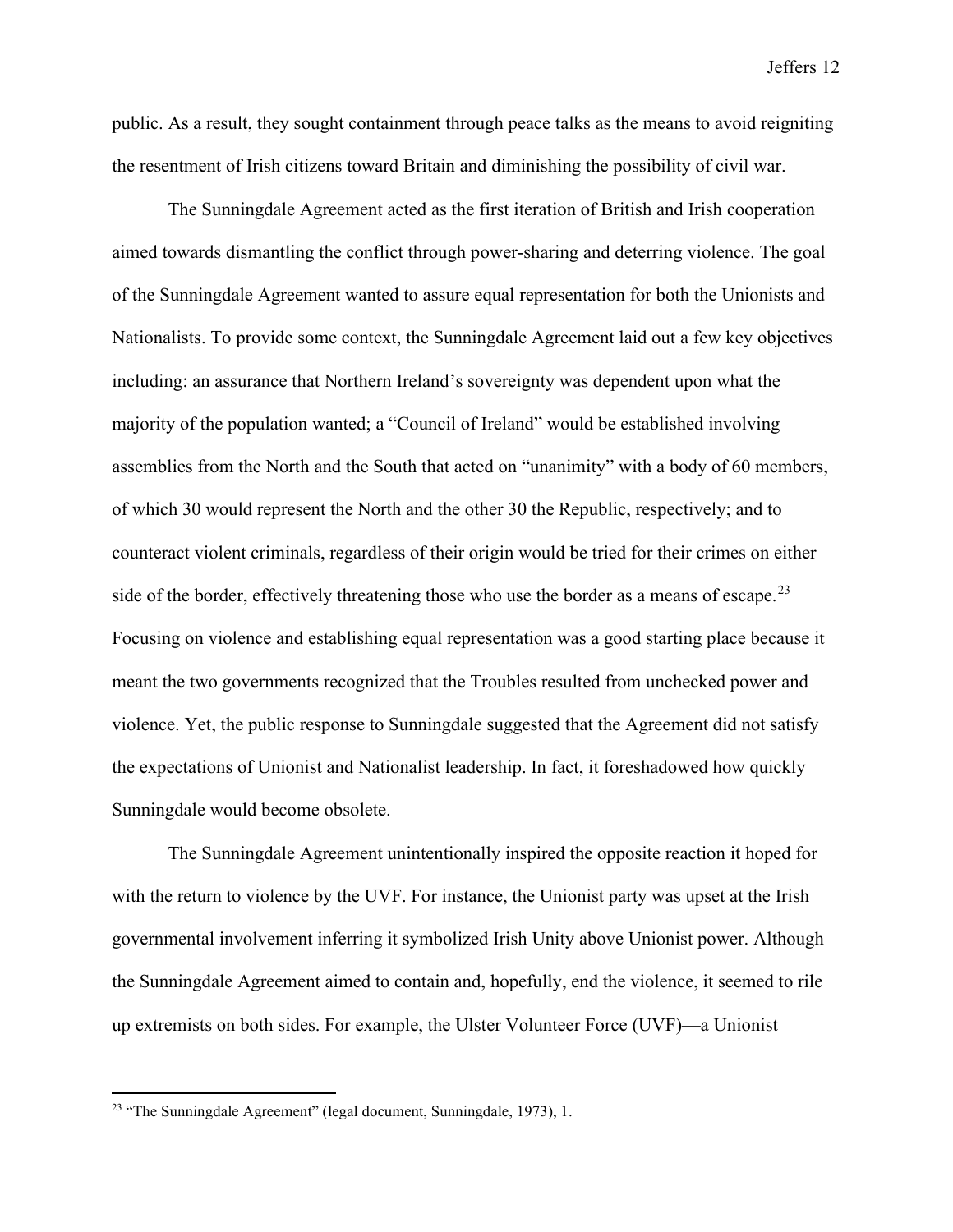paramilitary group—promptly ended a four-week truce that preceded public declaration of the Sunningdale Agreement.<sup>[24](#page-13-0)</sup> According to the UVF, they refused to recognize Irish involvement out of fear that they would fight for a united Ireland where Unionists held no power; therefore, the UVF was motivated to begin terrorizing Catholic communities once again.[25](#page-13-1) It showcased that the Troubles could not be patched up so easily. Also, Unionist pushback signified an immediate failure on the part of the British and Irish to successfully persuade both groups that the Sunningdale Agreement could work in each side's favor. Instead, Unionists felt betrayed by the British for accepting help from the Republic of Ireland in a strictly Northern Irish affair.

Along with fringe elements, like the UVF, Unionist leaders campaigned against the Sunningdale Agreement expressing concern that it left Protestants vulnerable. Prominent Unionist leaders had been equally against the uptick of a Civil Rights movement and stated their distrust of the Agreement. One such leader, Rev. Ian Paisley, conveyed the perspective of the Unionist reaction to the Agreement quite well characterizing it as "a capitulation of Republicanism."[26](#page-13-2) Simply put, Paisley likened the Agreement to making a concession to the Nationalist cause and ultimately Irish unity. Paisley found himself as an important mouthpiece who was able to stir up resentment and fear in the Unionist communities throughout Northern Ireland. His overarching claim held that the agreement was made to go against Unionist ideals in favor of Republicanism. Essentially, the main concern for Unionists was that inclusion of Irish officials who they felt presented an existential threat to life as they knew it. If the Unionist party was interested in the effort towards peace for Northern Ireland, they would have taken the Sunningdale Agreement in stride and championed it. However, to the party, the Sunningdale

<span id="page-13-0"></span><sup>24</sup> "No North Ceasefire for this Christmas," *Irish Independent* (Dublin, Ireland), Dec. 10, 1973, 1.

<span id="page-13-1"></span><sup>25</sup> Dominic Cunningham and Denis Lehane, "Sell-out to Republicans—Paisley," *Irish Independent* (Dublin, Ireland), Dec. 10, 1973, 1.

<span id="page-13-2"></span> $26$  Ibid., 1.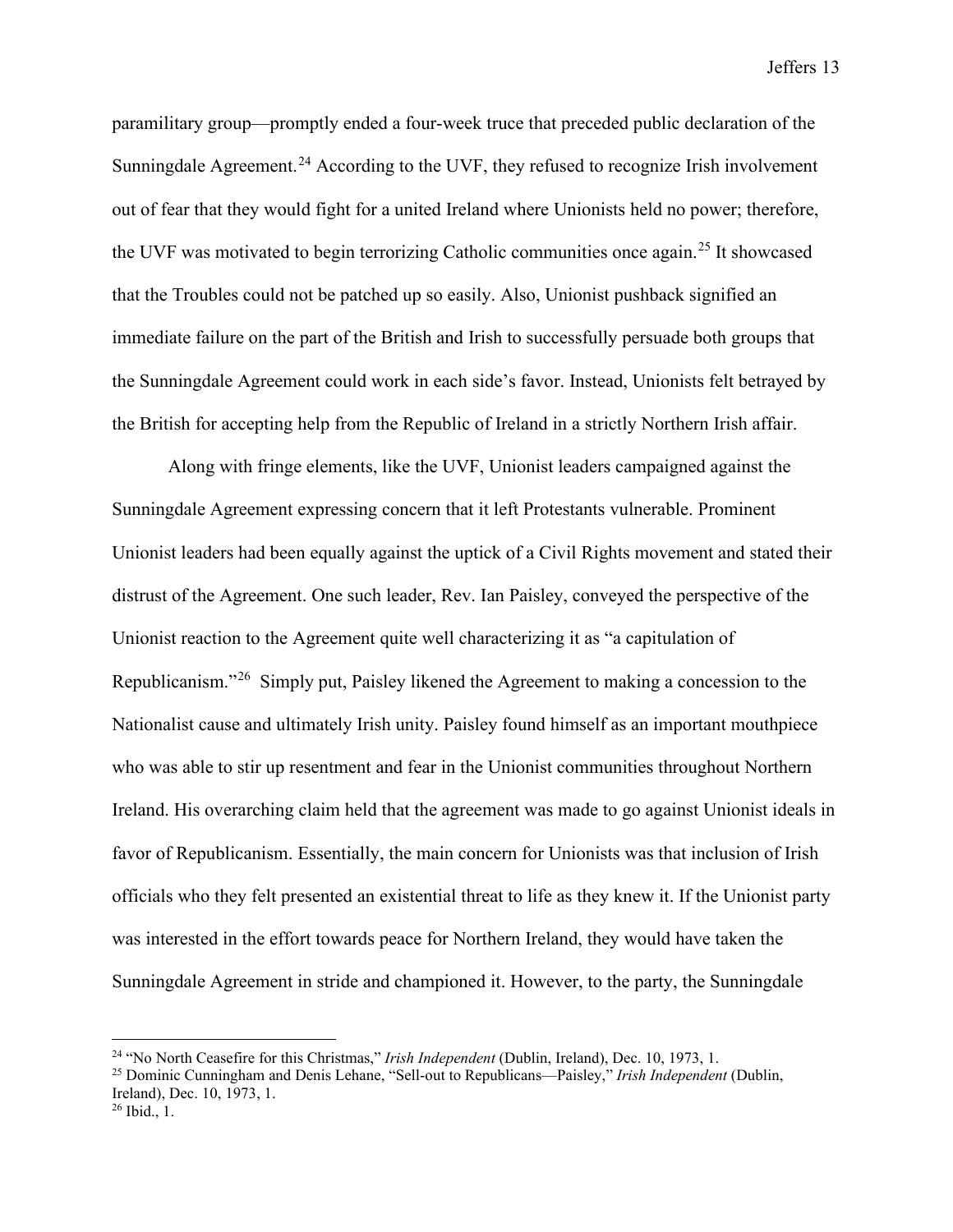Agreement represented limitation and an ultimate check on the power that they currently wielded, regardless of whether or not the Unionists were actually poised to lose any of it.

As a result, Unionists attempting to show any support for the Agreement could expect to be shunned by their own party. The most notable loss of credibility occurred when Brian Faulkner, the final Prime Minister of Northern Ireland prior to direct rule, included such support in his own rhetoric. The calls for Faulkner's removal were near instantaneous following the announcement of the intention to implement the Sunningdale Agreement upon ratification. In fact, speaking with the Irish Independent, one party leader pronounced that: "'I think Mr. Faulkner is in big trouble—his triumph will be short lived."<sup>[27](#page-14-0)</sup> It is important to note that Faulkner was also the person who called for internment without trial for Nationalist prisoners as a means to end the violence in Northern Ireland. Internment was not what turned Unionists against their own—even though it was a far more controversial strategy compared to ratifying a peace agreement that proved to further upset the Nationalist community. Internment did not interfere with the Unionist power-structure; if anything, control over prisoners strengthened that power. Therefore, if powerholding in Northern Ireland became the main concern for the Unionist cause, then it would come as an unwelcome surprise for the same man who called for internment to turn around and work alongside the very government that threatened a Unionist stronghold.

While the Unionist concern was rooted in the threat of losing power, Nationalist discontent emerged because they felt the Agreement insufficiently responded to the needs of Northern Irish Catholics. Sinn Féin, the Northern Irish Nationalist party, expressed that the agreement was merely a call to action for Northern Ireland rather than actually implementing anything effective at ending violence in the community or answering the calls that the Civil

<span id="page-14-0"></span><sup>27</sup> James Kelly, "Recognition for the North and Council of Ireland: It's a Deal," *Irish Independent* (Dublin, Ireland), Dec. 10, 1973, 22.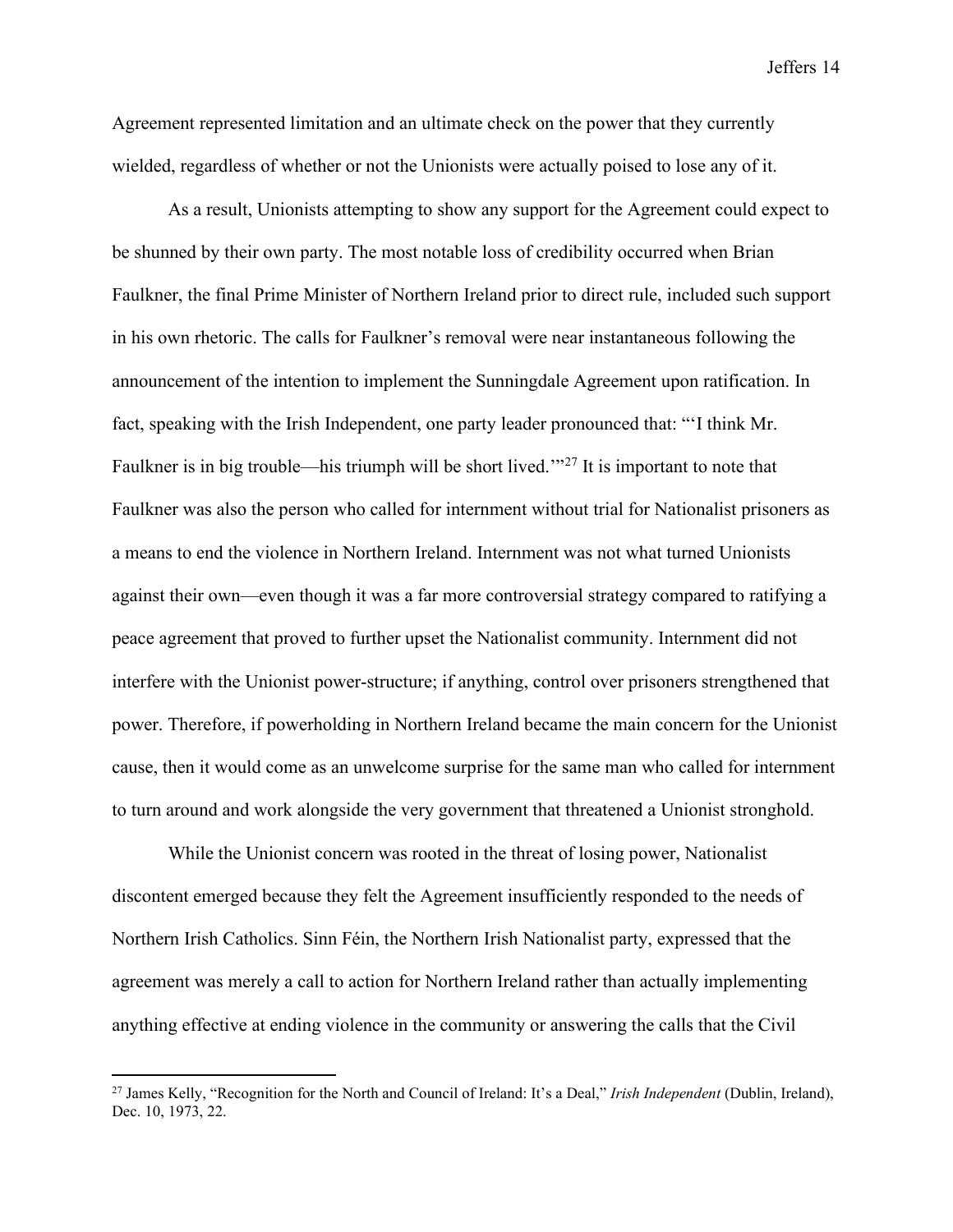Rights movement put forth.[28](#page-15-0) Once again, distrust remained at the center of the issue. On the part of the Nationalist community, the concern was that Sunningdale would not do enough, meaning people would continue to be subject to violence. Interestingly, Sinn Féin was an important player in the political game as they were considered the representatives for the IRA on a political stage. However, Sinn Féin not being involved in the Sunningdale Agreement discussions ultimately meant without proper representation, the IRA—and Nationalists in general—had no stake in the Agreement. The IRA response supported Sinn Féin's notion about the continued campaign regardless of a piece of paper with a nice sentiment about peace.

To the IRA, the Sunningdale Agreement represented a bandage on a bullet hole; the sentiment supported peace, but it did not adequately establish a framework that answered Nationalist concerns. Their official statement made it clear that the recent development "would make no difference to its campaign."<sup>[29](#page-15-1)</sup> Together, the statements provided by Sinn Féin and the IRA highlight the low expectations of the minority in actually seeing concrete action being taken. The IRA's use of violence is not from a place of power like the Unionist campaign to remove Brian Faulkner. In fact, their commitment to violence results from a lack of power and influence over the place they call home. Sinn Féin recognized this too and reasoned that because the Sunningdale Agreement did not provide any actual supports for the Catholic minority, the IRA was not going to give up what little voice they had, even in the face of major consequences to themselves and the Catholic community at large. If anything, the Sinn Féin response combined with the IRA and Unionist own unfavorable reaction signified the unlikeliness that the Sunningdale Agreement could actually make valuable changes for Northern Ireland as the distrust was far more palpable than confidence in the two governments.

<sup>28</sup> Ibid., 22.

<span id="page-15-1"></span><span id="page-15-0"></span><sup>29</sup> Ibid., 1.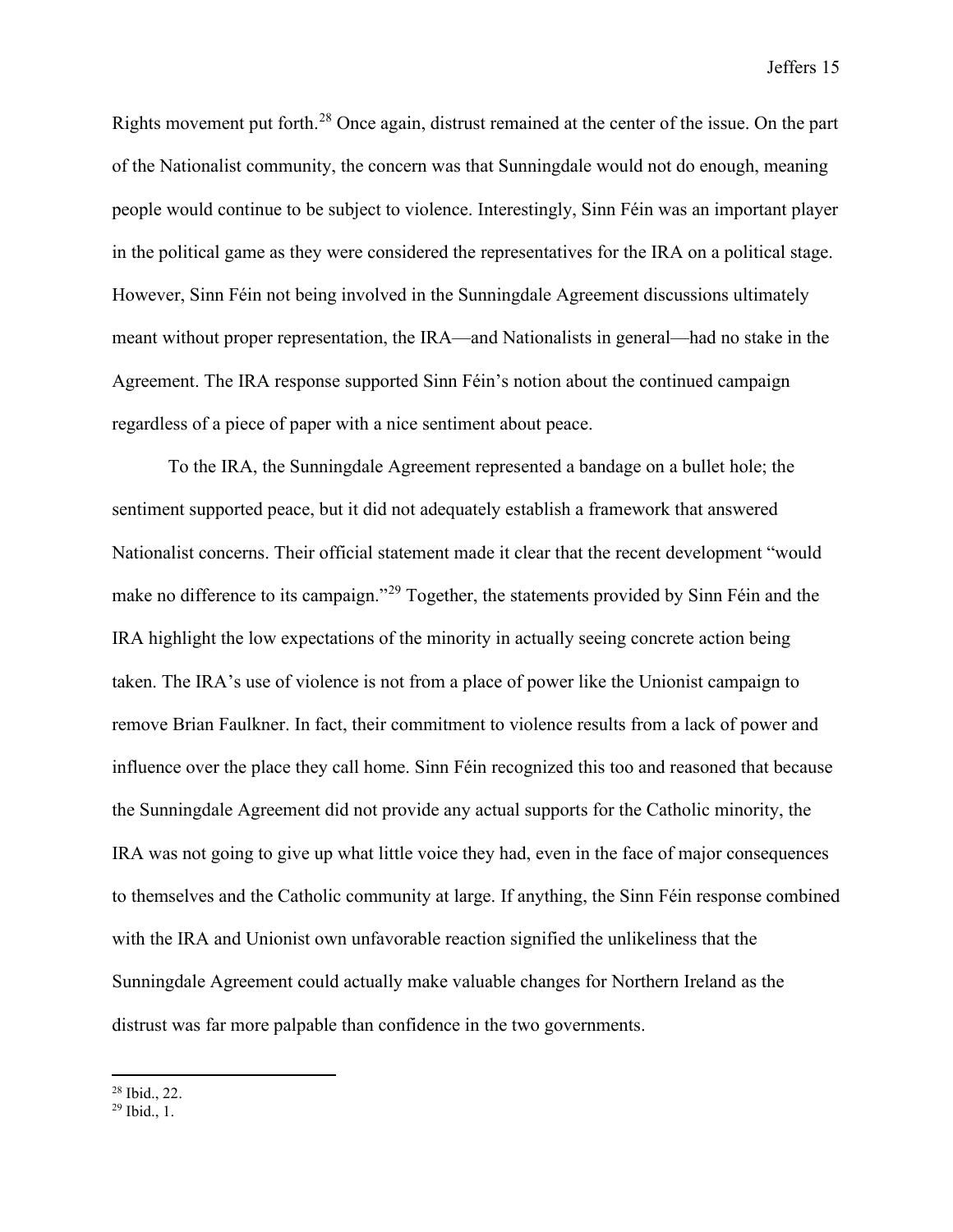Ultimately, the Sunningdale Agreement could not deliver on its own promise of peace in Northern Ireland because of the overwhelming pressure of Unionist power. By the end of May 1974, less than a year after Sunningdale's signing, the Agreement fell apart in spectacular fashion. A Convention was to be held where the British weighed the possibility of pulling out of Northern Ireland. This riled up the Unionist community as it signified that the Republic was gaining influence over the North. In retaliation, loyalist paramilitaries set off bombs in the Republic.<sup>[30](#page-16-0)</sup> In addition the Ulster Worker's Council strike in Belfast blocked off oil, gas, and electricity from the city.<sup>[31](#page-16-1)</sup> Initial responses to the Sunningdale Agreement highlighted each side's stance in opposition to the cooperation between the British and Irish governments. The loyalist bombings and subsequent UWC strike signified not only the struggle that the peace process faced in instilling trust in two sides of a conflict entrenched in systematic division, but how that division propelled forward by the vested interests of the Unionist community to keep their power by any means necessary.

As the Unionists achieved their objective, the Nationalist and Catholic community in Northern Ireland paid the price. Interestingly, loyalist paramilitaries started the actual downward spiral for the Sunningdale Agreement, but the resulting anti-violence rhetoric targeted the IRA— regardless of their lack of involvement.<sup>[32](#page-16-2)</sup> Further provoking the conflict, when Belfast lost power during the UWC strike, the Catholic community that did not receive support because the British government failed to provide supplies and the Unionist party ensured that Protestants received special treatment.<sup>[33](#page-16-3)</sup> The Catholic community remained unprotected leaving them vulnerable.

<span id="page-16-0"></span><sup>30</sup> McDaid, 155.

<span id="page-16-1"></span><sup>31</sup> James Kelly, "Power Drunk: The Men who are pushing all-out strike," *Irish Independent* (Dublin, Ireland), May 28, 1974, 1.

<span id="page-16-2"></span><sup>32</sup> McDaid, 155.

<span id="page-16-3"></span><sup>33</sup> Peter McKenna, "Catholic Anger is Growing," *Irish Independent* (Dublin, Ireland), May 28, 1974, 1.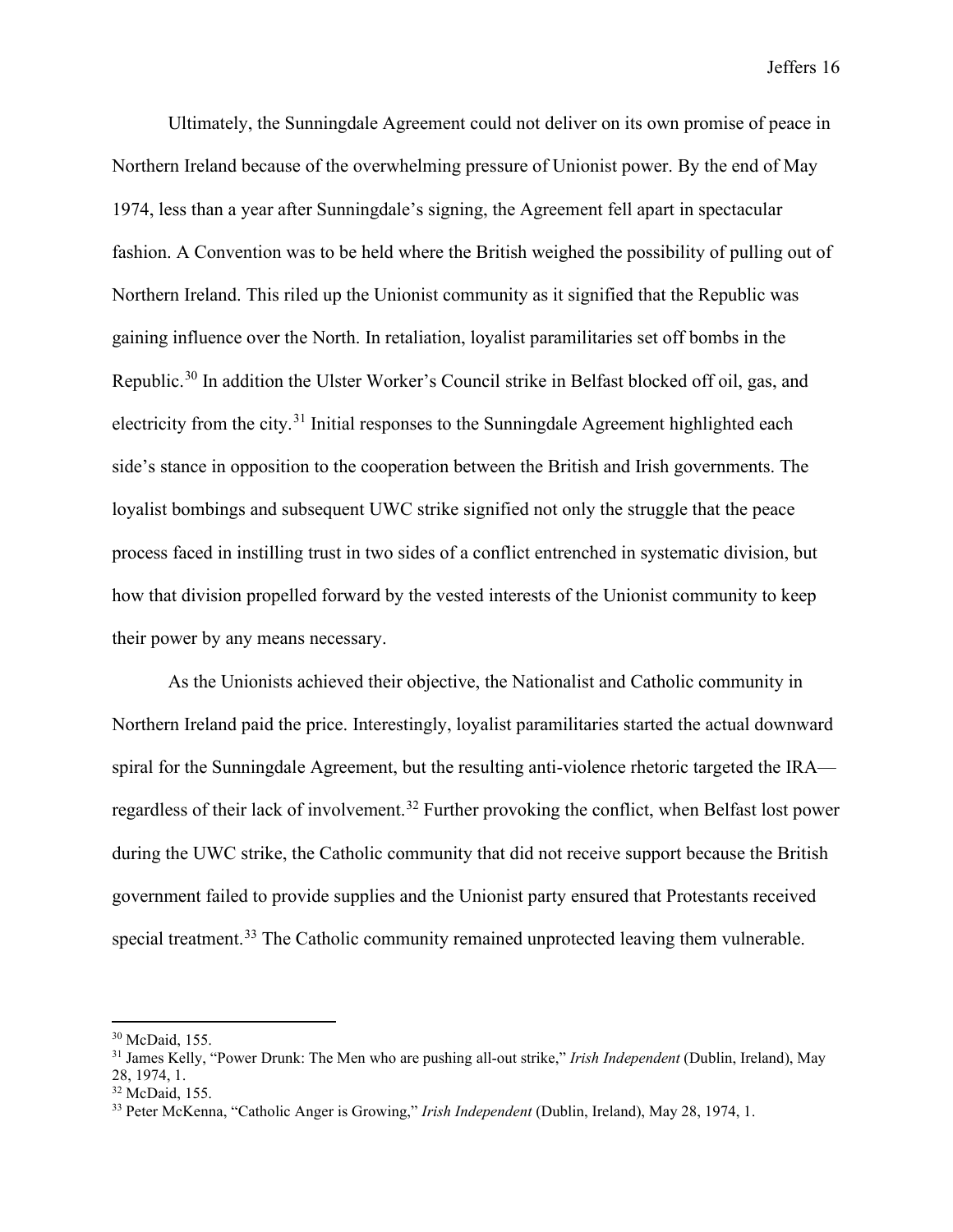Based on the prejudice built around the Nationalist community in Northern Ireland, an uphill battle commenced to see sufficient change that gave everyone in the North autonomy. The Catholics remained at the mercy of Unionist power, exemplified by their lack of protection and support during the UWC strike. Violence's intrinsic ties to the Nationalist/Catholic image barred the Nationalist voice from being involved in proceedings. As a result, with a reputation for violence and no sufficient means to speak on the needs of the Catholic community, those desperate to be heard would succumb to violence as an outlet, creating a cycle.

#### **Section Two: The Anglo-Irish Agreement**

Following the Sunningdale Agreement, and its fallout, the 1970s and early 1980s saw an uptake in sectarian violence that impacted the Northern Irish community at large. On top of that, the failure of the Sunningdale Agreement led to a lapse in cooperation between the British and Irish governments on what to do about the continuing conflict occurring in Northern Ireland. While the peace process experienced a respite, that did not mean the British had removed their military presence. The British army remained in Northern Ireland with the orders to continue to act as mediators, or peacekeepers, between the two volatile sects. As a result, IRA violence persisted with the ultimate goal to drive the British out of Ireland, and Unionist violence—like that of the Ulster Volunteer Force—emerged to actively target the IRA. If anything, looking at the direct impact of the violence itself can reveal underlying motivations.

By the 1980s violence ran rampant in Northern Ireland driven forth by sectarianism, which is highlighted by the statistical data of fatalities occurring in the early years of the Troubles. The data available can provide a better understanding of the perpetrators and why they targeted their subsequent victims. To compare, between the years of 1969-1980 about 2,062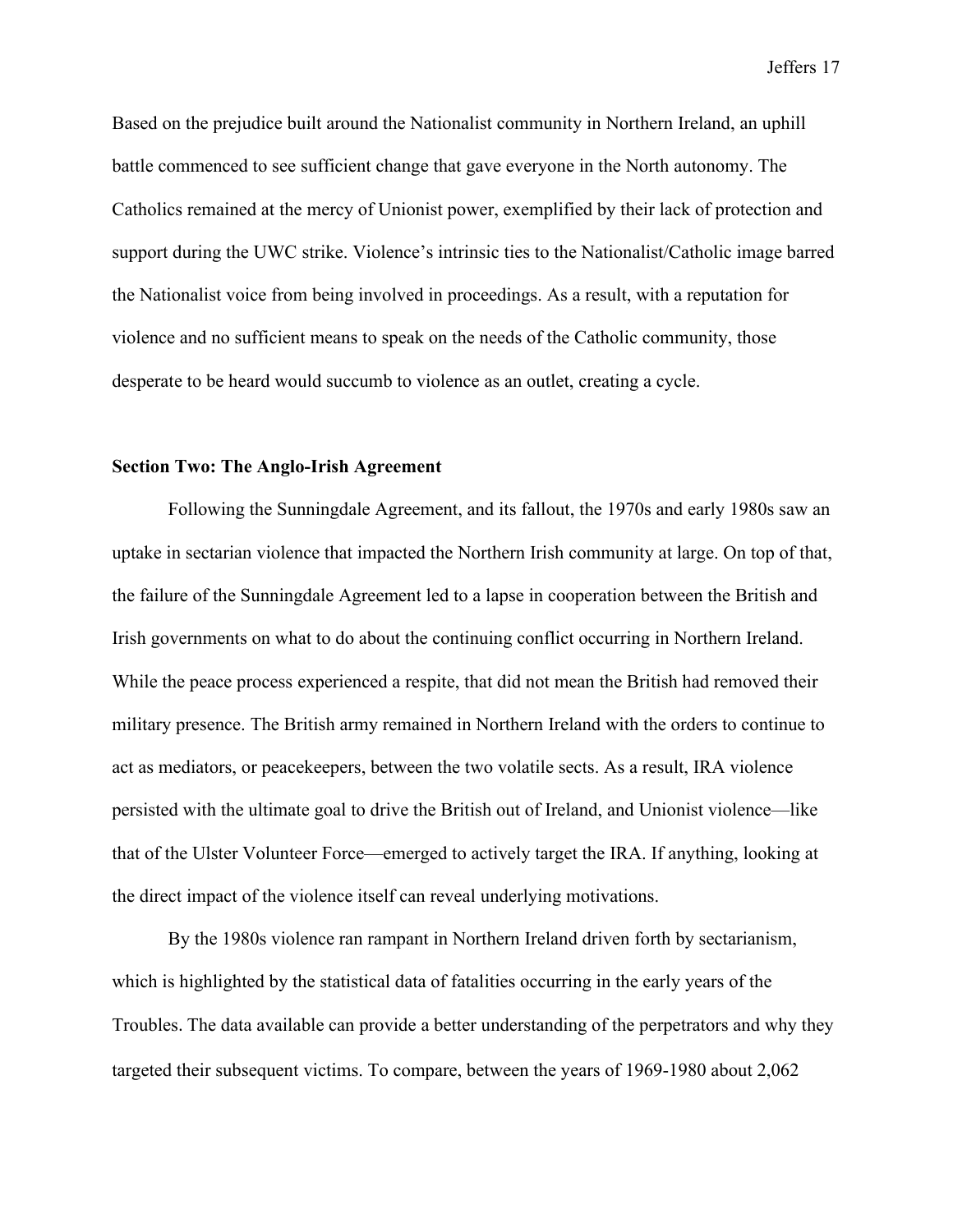fatalities occurred in relation to the Northern Irish Troubles.<sup>[34](#page-18-0)</sup> Of those fatalities, 53.5% (1,103) were committed by IRA paramilitaries while 28.5% (587) were the result of Loyalist/Unionist paramilitaries.<sup>[35](#page-18-1)</sup> Now numbers do not tell much of a story without context, and regarding the deaths that occurred, IRA paramilitaries were primarily responsible for the deaths of security force personnel—such as members of the RUC and the British army.<sup>[36](#page-18-2)</sup> IRA violence primarily targeted British affiliates which showcases that violence functioned as their means to remove British influence. Loyalist paramilitaries had targeted Catholic civilians, as three-fourths of the total percentage accounted for the deaths of community members of the minority.<sup>[37](#page-18-3)</sup> Highlighting Unionist violence also reveals the level of distrust towards the Nationalist community as Unionist extremists, like the UVF, targeted the Catholic minority.

Since the IRA were privy to violence, it communicates a greater issue at hand, notably that communal suppression resulted in the desire to remove British influence. While it is also important to note that IRA violence impacted civilians too, the majority of premeditated violence directly opposed the British army's presence in the North. Robert White, the author who assembled all of the data above, stated as such noticing that the scope of violence related to the IRA represented of a desire to dispel British influence and reunite with the Republic of Ireland.<sup>[38](#page-18-4)</sup> Meanwhile, as mentioned above, Loyalist/Unionist targets primarily targeted people from the Catholic community. This signifies a few key aspects to the state of Northern Ireland at the time. For example, the IRA wanted agency for themselves and the Catholic community who had experienced the brunt of discrimination, while the Unionists used violence as a means to

<span id="page-18-0"></span><sup>34</sup> Robert W. White, "On Measuring Political Violence: Northern Ireland, 1969 to 1980," *American Sociological Review* 58, no. 4 (1993): 577.

<span id="page-18-1"></span><sup>35</sup> Ibid., 577.

<span id="page-18-2"></span><sup>36</sup> Ibid., 577.

<span id="page-18-3"></span><sup>37</sup> Ibid., 578.

<span id="page-18-4"></span><sup>38</sup> Ibid., 576.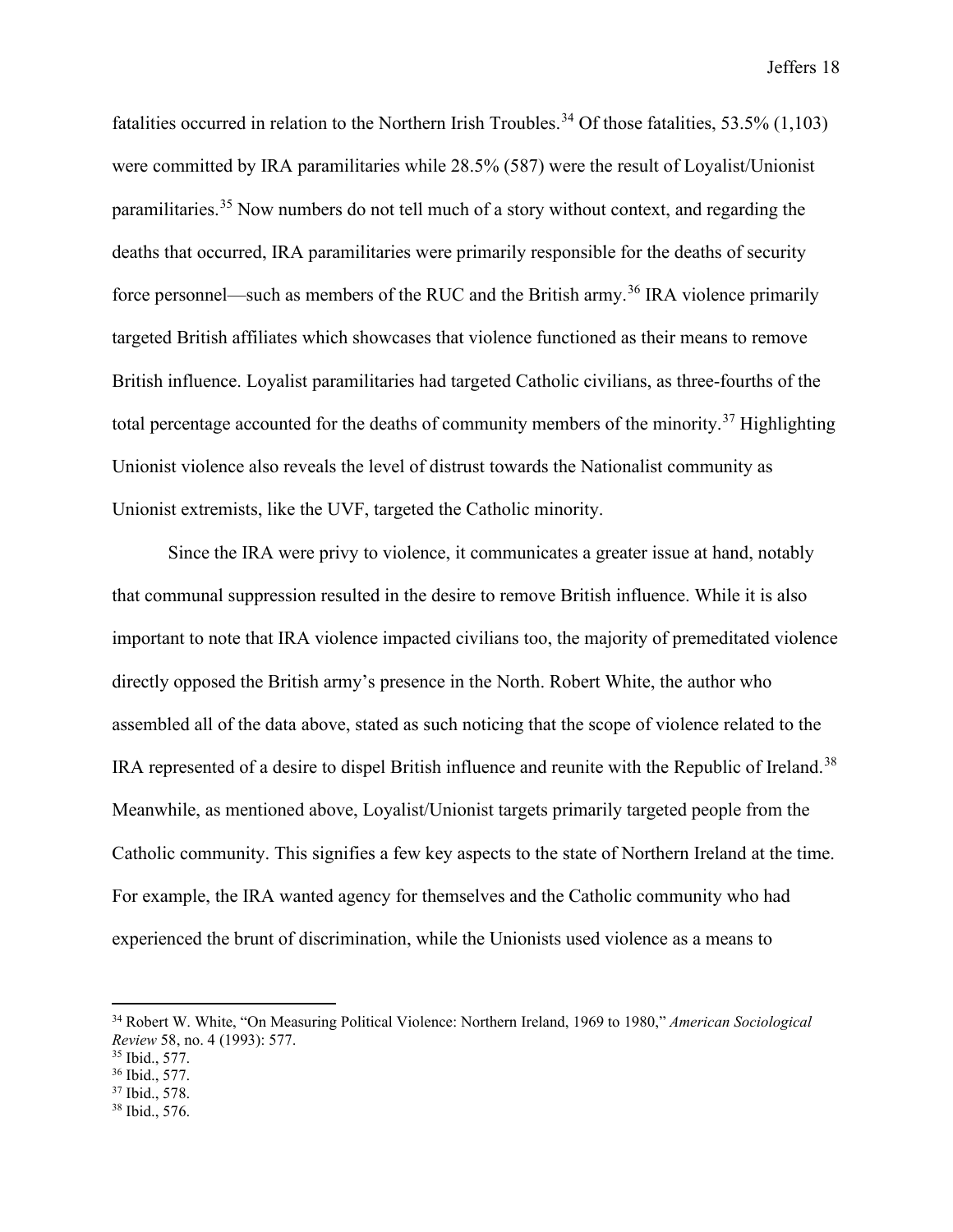continue to suppress Catholic citizens to keep control of Northern Ireland in their hands. Certainly, the sustainability of violence is questionable because what it usually causes is the destabilization of a region and destroys the morale of a community rather than uplifting it. However, for those who feel powerless in creating change, violence is an incredibly effective tool. At the same time, violence disrupted the safety of Northern Ireland and acted in opposition towards peace.

The Brighton bombing occurred in October 1984 and catalyzed the drafting of the Anglo-Irish Agreement—signed and releases to the public on November 15, 1985—as it exemplified the persistent use of violence in Northern Ireland. To clarify, the IRA committed the bombing intending to take down Margaret Thatcher and her conservative government because of their continued support of the Unionist cause.<sup>[39](#page-19-0)</sup> Targeting Thatcher had consequences, as she intended to use the Anglo-Irish Agreement to stifle Sinn Féin because of their ties to the IRA meaning Nationalists had no input once again.<sup>[40](#page-19-1)</sup> The Brighton bombing served as one of many terrorist attacks by the IRA to force Britain to pull out of Northern Ireland in favor of Irish independence. However, it matters because it did end up pushing Britain towards working with the Republic and the SDLP towards drafting and signing the Anglo-Irish agreement, which was the next big attempt in the Northern Irish peace process. Unfortunately, it also gave credence to the actions of the IRA itself and their use of violence to get their point across, so violence remained standard practice for the IRA as long as their agenda continued to be ignored. Therefore, as important as it was to end violence for peace became much harder because the IRA knew just how powerful of a statement it could make.

<span id="page-19-0"></span><sup>39</sup> Thomas Hennessey, *The Northern Ireland Peace Process* (New York: Palgrave, 2001), 22.

<span id="page-19-1"></span><sup>40</sup> Cochrane, 118.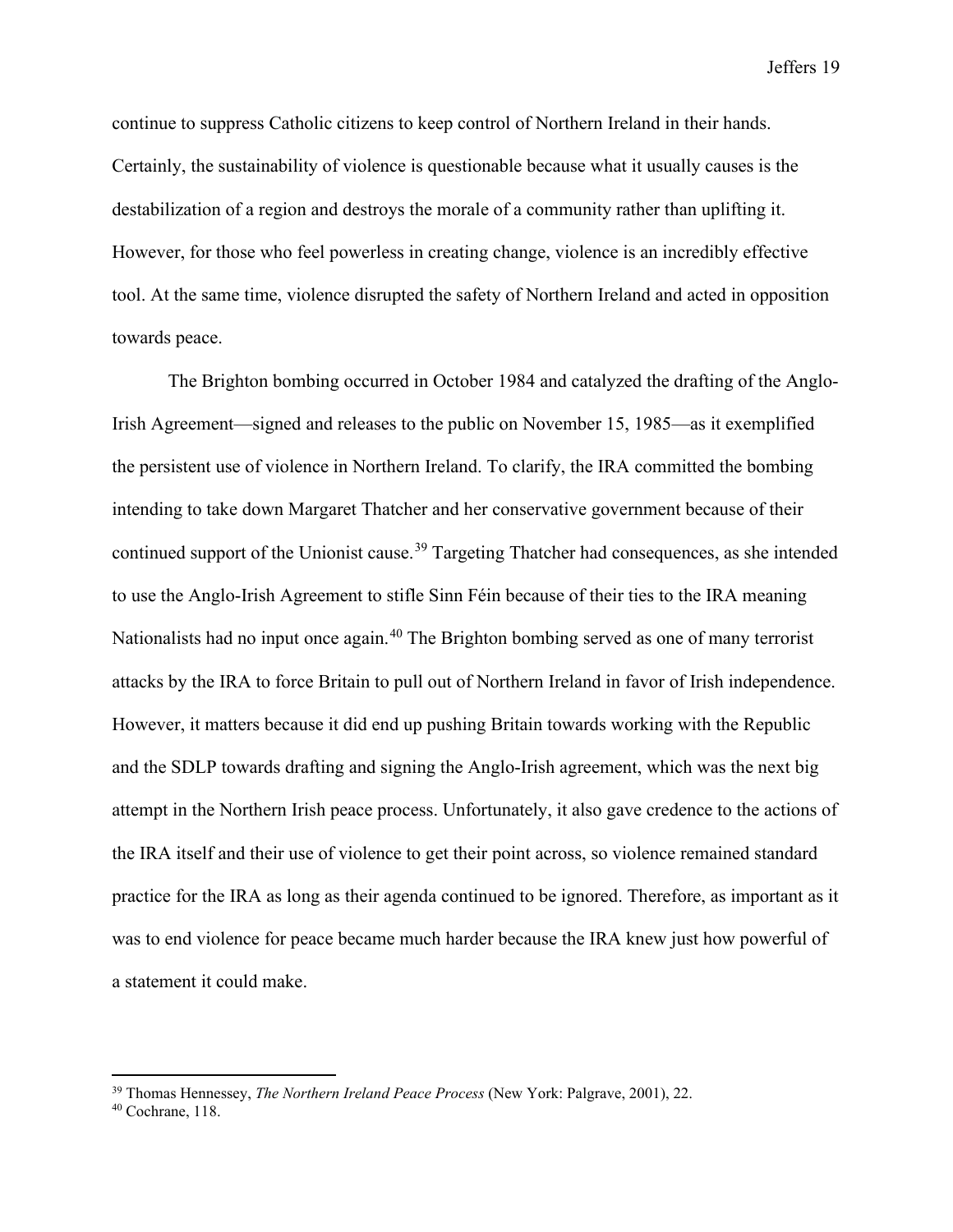In comparison to the failed Sunningdale Agreement, the Anglo-Irish agreement aimed to be more specific in its intentions to contain violence and instill peace. For instance, the Anglo-Irish agreement was drafted with the "Irish dimension" in mind. Meaning, that there would be a push to introduce an intergovernmental conference between the British and Irish governments committed to discussing concerns over the state of Northern Ireland.<sup>[41](#page-20-0)</sup> While the Sunningdale agreement had a similar idea in the Council of Ireland, which hoped to bring together delegates from the Republic and the North itself, it ceased to exist due to the collapse of the agreement after the UWC strike. On top of that, a key difference proposed in the Anglo-Irish agreement was that there was a formal conference for Britain and Ireland to meet, which was an enhancement because even if the two governments had met previously, they had no consistent contact with each other, especially after the fall of Sunningdale. So, the Anglo-Irish Agreement provided a more solid through-line which had not existed previously.

At the same time, the Anglo-Irish Agreement contained similarities with its predecessor as it kept key components regarding autonomy of the state and ending violence which indicated the British and Irish knew to keep focus on these factors. Notably, the commitment that Northern Ireland would have the ability to decide to stay with Britain or seek independence based on the interests of the majority of the population. Yet an update to this included the importance in reconciling the contrasted desires between the Unionist and Nationalist causes.<sup>[42](#page-20-1)</sup> Along with that, the Anglo-Irish agreement committed to ending violence as a means of political action: "any attempt to promote political objectives by violence or the threat of violence and [British and Irish] determination to work together to ensure that those who adopt or support such methods do

<span id="page-20-1"></span><span id="page-20-0"></span><sup>41</sup> Melinda Sutton, "Anglo-Irish diplomatic relations and the British Labour Party, 1981-94," *The British Labour Party and twentieth-century Ireland* (Manchester: Manchester University Press, 2016), 220. <sup>42</sup> "Anglo-Irish Agreement," CAIN Web Service, Accessed August 23, 2021. [https://cain.ulster.ac.uk/events/aia/aiadoc.htm.](https://cain.ulster.ac.uk/events/aia/aiadoc.htm)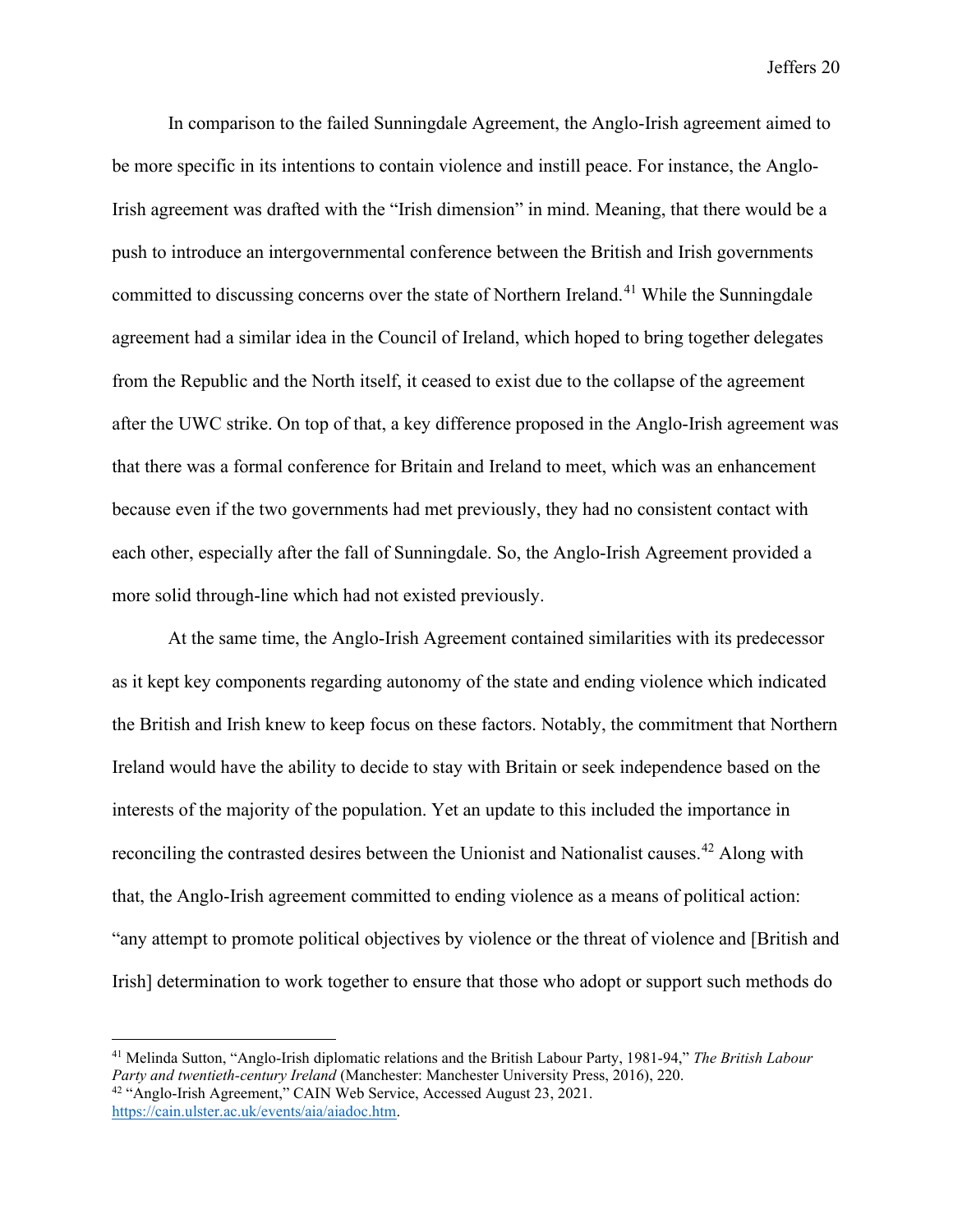not succeed."<sup>[43](#page-21-0)</sup> The pursuit to eradicate violence endured because leadership recognized that so long as violence continued peace could not flourish. Yet, ending violence did not seem to be utilized as a means to expand the perspectives at the table. The Anglo-Irish Agreement's similarities to the Sunningdale Agreement regarding the importance of autonomy and security in Northern Ireland as the foundation for peace conveyed that the British and Irish governments were aware of what the North needed. However, the existence of the Anglo-Irish Agreement signified that the process of instilling autonomy and security was easier said than done.

In terms of intergovernmental commitment, the Anglo-Irish agreement was a far stronger document than Sunningdale as it recognized the sectarian reality present in Northern Ireland but was not exempt from criticism. Certainly, the use of hindsight played a role in the British and Irish governments ability to make definitive statements about the foundational cause of the Troubles. For example, the deep division between Unionist and Nationalist traditions and expectations for the North. However, recognizing the cause of the issue is not the same as determining the correct solution to fix the issue. If the deep sectarian roots were bolstering the problem, then it should not come as a surprise that they would rear their outrage back at the Anglo-Irish agreement.

 While the Anglo-Irish agreement made important strides, Unionist backlash highlighted the continued struggle embedded in the search for a solution to the Troubles. The Unionist response, more than anything, exemplified a perceived betrayal. As mentioned previously, Margaret Thatcher—the prime minister during the time—had acutely expressed her alignment with the plight of the Unionist cause, and that she was willing to support Anglo-Irish relations, and the resulting agreement, to support the Unionist determination to stay in Britain.<sup>[44](#page-21-1)</sup> So, when

<span id="page-21-0"></span><sup>43</sup> Ibid.[, https://cain.ulster.ac.uk/events/aia/aiadoc.htm.](https://cain.ulster.ac.uk/events/aia/aiadoc.htm)

<span id="page-21-1"></span><sup>&</sup>lt;sup>44</sup> Hennessey, 22.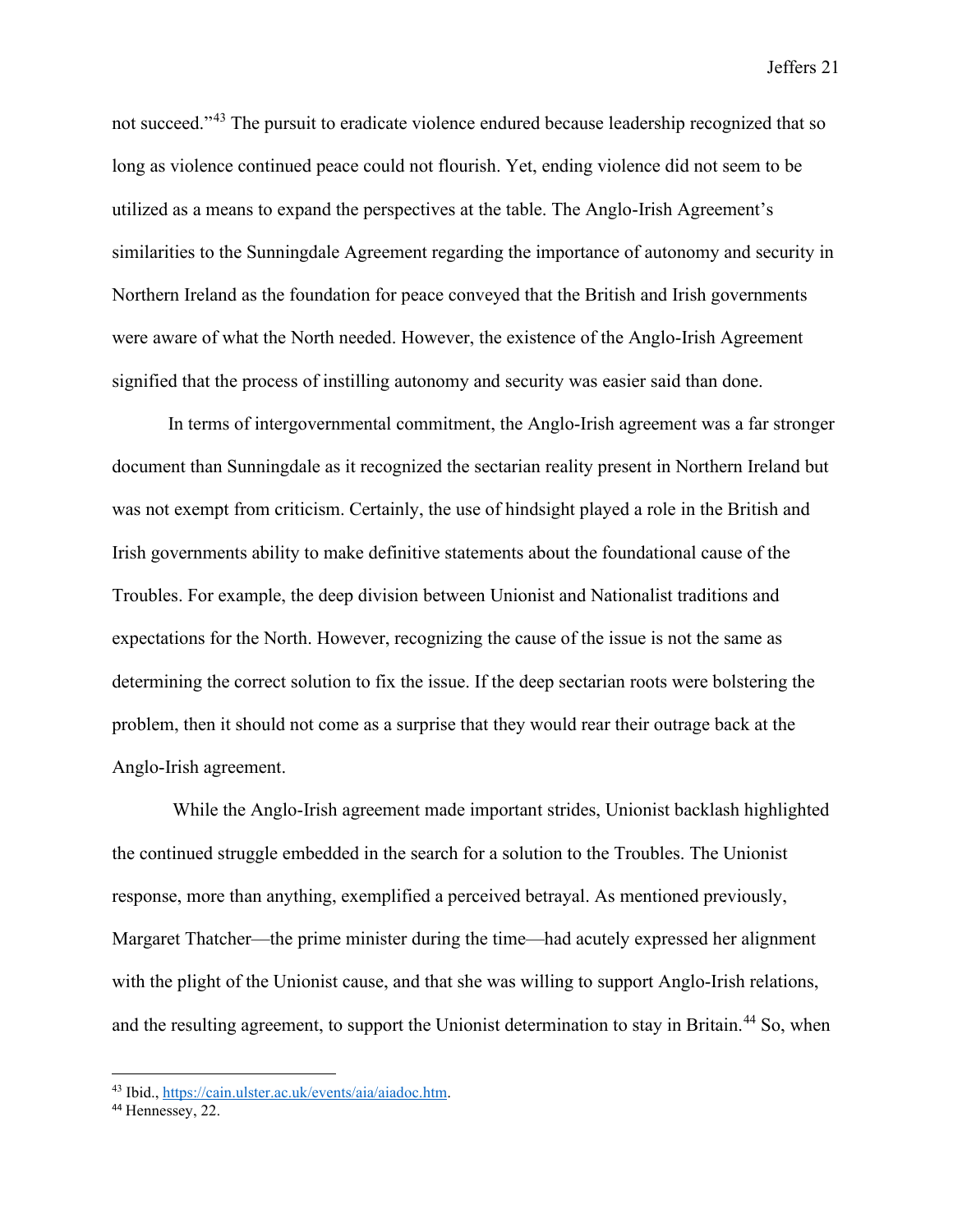Unionists saw the contents of the Anglo-Irish agreement, they reacted bitterly and took an accusatory approach. In fact, on November 23, a week following the signing, a Unionist protest against the agreement broke out in Belfast. Unionist leaders declared at the protest that people would "have the opportunity to express their unyielding opposition to the accord, which we believe is designed to take Northern Ireland out of the UK."<sup>[45](#page-22-0)</sup> Considering Unionists had interfered with Nationalist protests not even two decades earlier, suffice to say the outlet for their outrage appeared hypocritical. On top of that, Unionist comfortability with protesting signified their power let them confidently profess political grievances, an action not allotted to Nationalists. The only group that comes to mind that could stand against the Unionist cause in an effective manner was the British government, and—once again—Britain would not do that considering they wanted to keep the Unionist community content and supported.

Besides the protests, the Unionists also had the advantage of legitimate governmental representation to bolster their perspective. For example, Unionist leaders in the British Parliament used the public backlash to their advantage. An article in the *Belfast Telegraph* even stated that Unionist leaders planned to meet with Thatcher personally to present her with a referendum to revise the Anglo-Irish agreement to better serve, and protect, the interests of the Unionist community.<sup>[46](#page-22-1)</sup> Even though Thatcher had made it abundantly clear that she had no intention of making changes to the agreement in retrospect, she still met with leaders as a courtesy of listening to their concerns.<sup>[47](#page-22-2)</sup> For a group that utilized fearmongering to rile up their supporters in Northern Ireland, the Unionist ability to get in contact with the British Prime Minister directly to voice concerns severely contrasts the image they want to conjure of a

<span id="page-22-0"></span><sup>45</sup> Ken Devlin, "Belfast's Big Day of Protest," *Belfast Telegraph* (Belfast, Northern Ireland), Nov. 23, 1985, 3.

<span id="page-22-1"></span><sup>46</sup> David Watson, "Loyalists to ask Thatcher once again for a referendum," *Belfast Telegraph* (Belfast, Northern Ireland), Nov. 23, 1985, 1.

<span id="page-22-2"></span><sup>47</sup> "Thatcher in 'Peace' move," *Belfast Telegraph* (Belfast, Northern Ireland), Nov. 23, 1985, 3.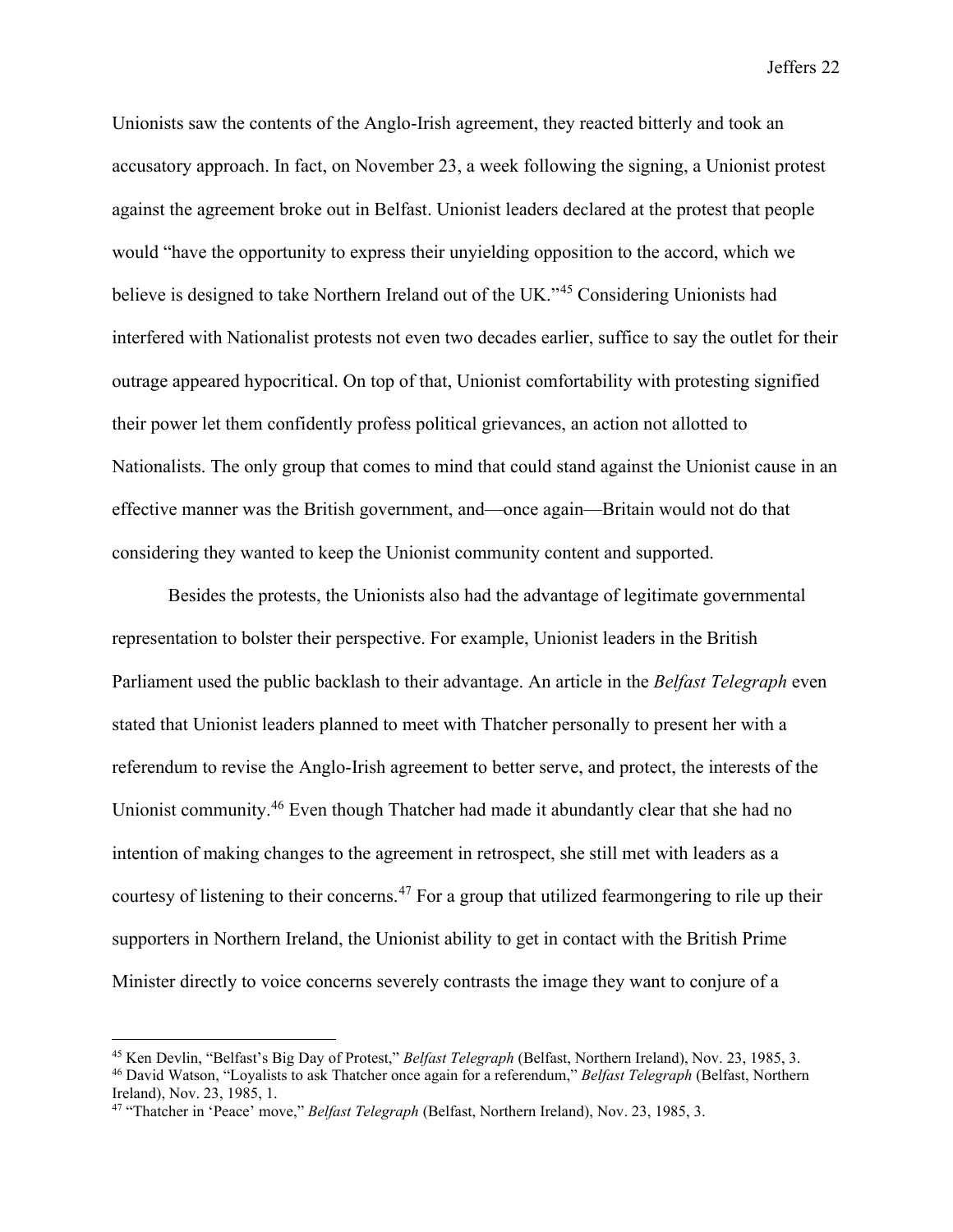tradition, and a people, in danger of being eradicated from their home. Instead, the Unionist backlash represented the sheer amount of power and influence they still wielded despite being under direct rule from Britain since 1972.

In stark contrast, Nationalist voices—specifically those in the Catholic minority remained underrepresented. As mentioned previously, Thatcher's stipulation with moving forward on peace talks was Sinn Féin's exclusion from the proceedings. For context, Sinn Féin had grown in popularity entering the 1980. Noticing the newfound support, Sinn Féin felt emboldened to make political strides and counter the SDLP, which had been the main voice for Nationalist concern.<sup>[48](#page-23-0)</sup> At the time, excluding Sinn Féin purposely left the Nationalist perspective not fully realized even though it appeared as a sidelining of violence. Therefore, the British and Irish governments faced difficulty reconciling the oath against violence made in the agreement itself if Sinn Féin participated in the process because of their reputation as a mouthpiece for the IRA. However, an oath against violence is hollow without real action taken to understand why it continued to persist in the IRA's mission to drive Britain out of Northern Ireland.

Concurrently, refusing to acknowledge the crucial role the IRA played in the destabilization of prior attempts at the peace process is dangerous. Yes, the IRA's voice was important in the grand scheme of peace, because they are as much a part of the fabric of Northern Ireland as the Unionists protesting against the Anglo-Irish agreement. Yet, as SDLP chairman Alban Maginness stated: "the intervention of the Provisional IRA succeeded in destroying the momentum for change, the benefit of reforms, relations between two communities and of public opinion and goodwill in Britain, the Republic, and abroad."[49](#page-23-1) Violence may be

<span id="page-23-0"></span><sup>48</sup> Cochrane, 116.

<span id="page-23-1"></span><sup>49</sup> "Change Through Slaughter 'is a Monstrous Lie by the IRA,'" *Belfast Telegraph* (Belfast, Northern Ireland), Nov. 9, 1985, 3.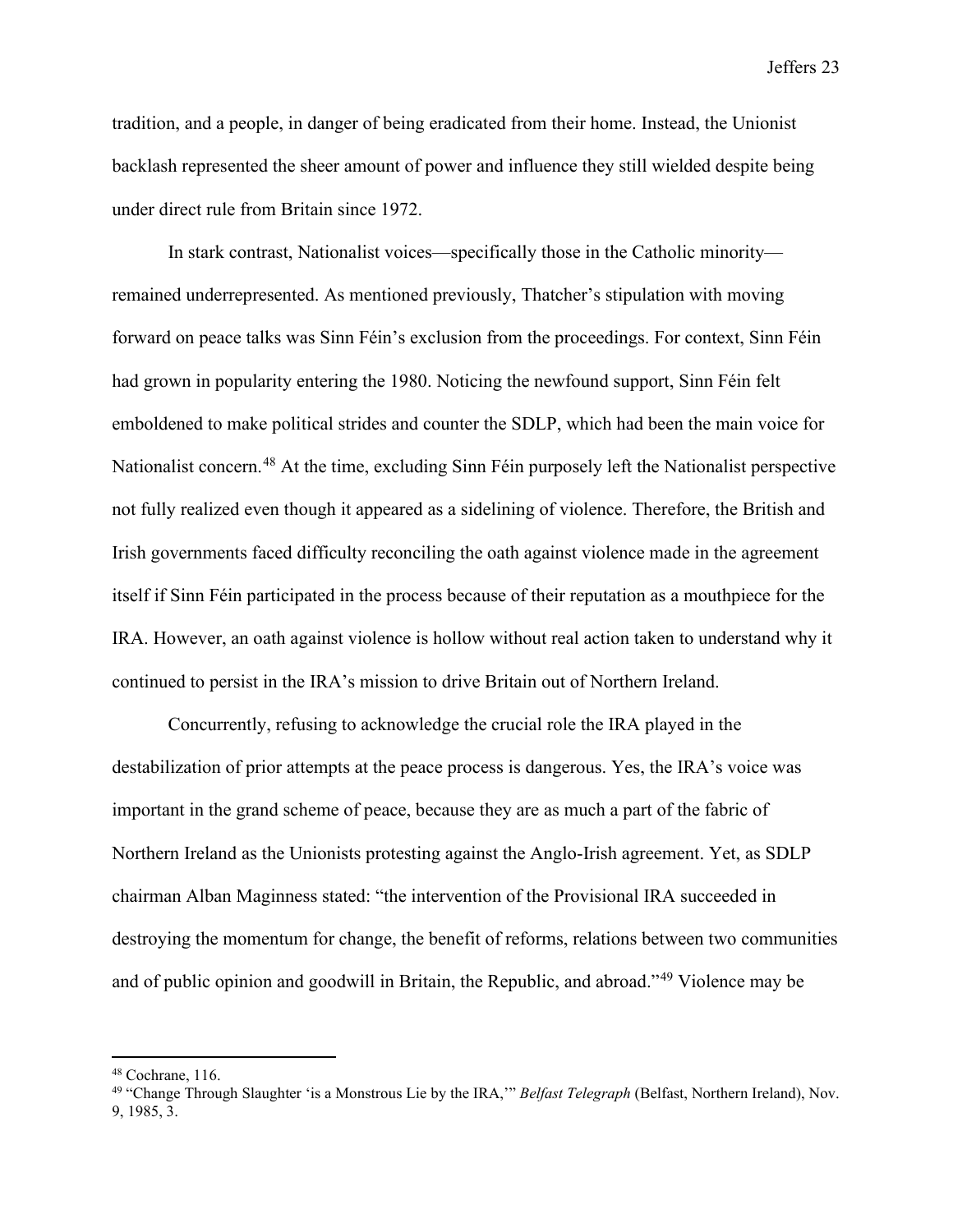effective at drawing attention, but it is not a replacement for peace. Violence and peace are diametrically opposed because violence subsists on fear, while peace requires a sense of security. Unfortunately for the IRA, their use of violence could never bring about change. The exclusion of IRA affiliates harkens back to the concept of refusing to negotiate with terrorists. To be specific, the British and Irish rationalized that keeping the instigators out would show strength on an international stage and reassure spectators that not only could the Troubles in Northern Ireland be resolved but that violence had no sway on the process. Of course, wanting to display the situation as under control is not the same as actually *having* the situation under control.

While the British and Irish considered an anti-violence oath as a useful tool to dissuade violence, others—like the SDLP—thought that an oath would be merely performative rather than constructive. The SDLP, the moderate voice on the behalf of the Nationalist cause, were adamantly against an anti-violence oath on the grounds that its existence was purely artificial and mainly for the sake of political theater. One member of the SDLP, Seamus Mallon, stated: "such an attempt would be not only an assault on the democratic process but would be utterly counterproductive and beneficial only to those who espouse violence."[50](#page-24-0) The SDLP's stance was not that a transparent message of anti-violence was necessarily wrong, but it was contrived. To reiterate, the oath appeared to be political jargon to conjure the idea of anti-violence without having to create foundational strategies meant to deconstruct and dissuade Nationalists who felt that violence was their only outlet. Ultimately, while a pleasant sentiment, if the British and Irish government could not create something more substantial, then they ran the risk of watching violence persist in a cyclical pattern.

<span id="page-24-0"></span><sup>50</sup> Tim Cooke, "Party Stance on violence oath is studied," *Belfast Telegraph* (Belfast, Northern Ireland), Nov. 9, 1985, 1.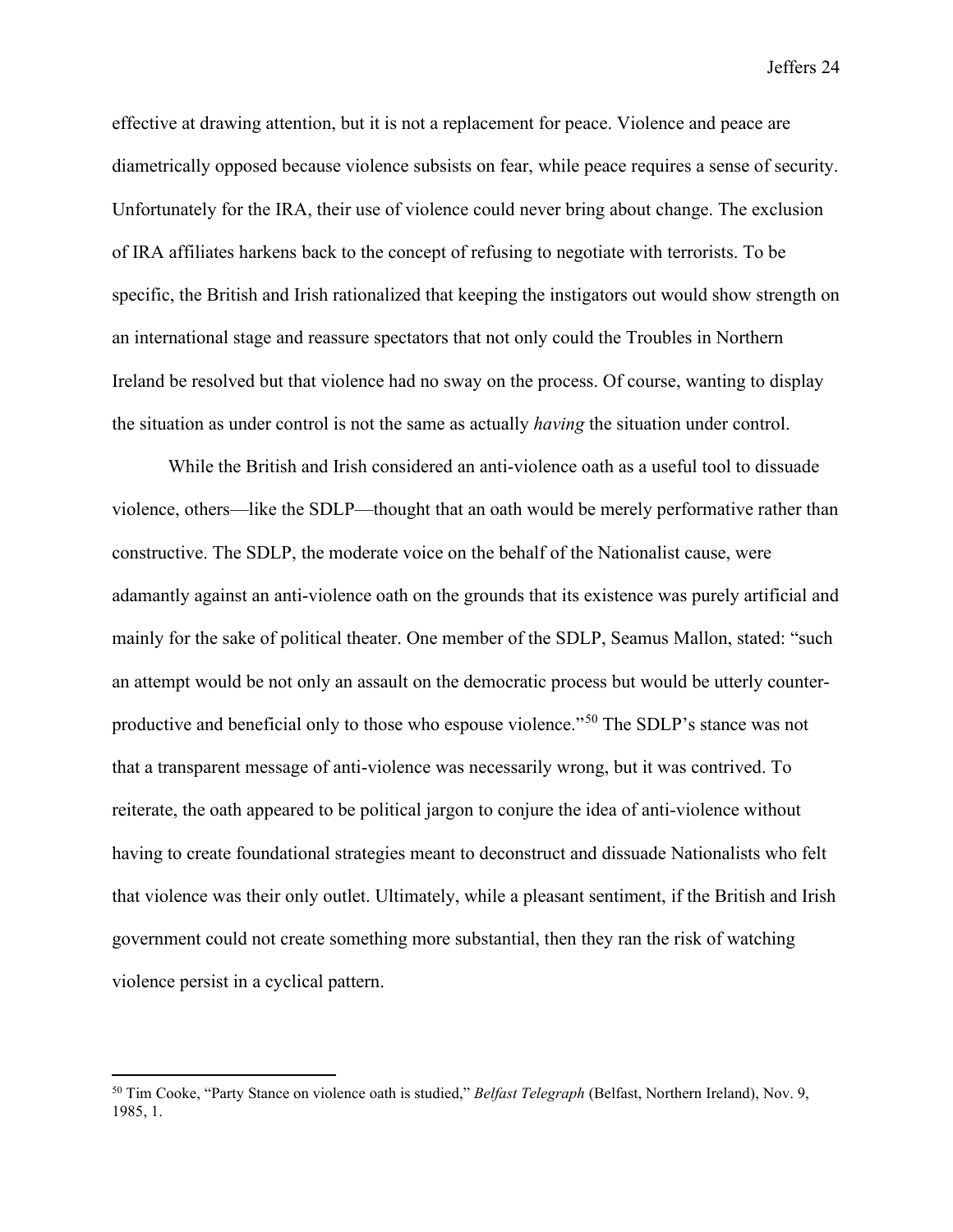For the SDLP, taking an anti-violence oath as a requirement of Anglo-Irish agreement felt surface level because it did not serve as a genuine attempt to understand why the IRA resorted to violence. Nationalists did not have the same reach that Unionists did. It should be mentioned, throughout the coverage of Unionist dissatisfaction, there was little to no mention of the Nationalist perspective on the Anglo-Irish agreement. Once again, the Nationalist voice remained an afterthought, which meant that any agreement without proper input from community who were the instigators in an eventual peace process could not be sufficient. Although, an oath of anti-violence was added to the Anglo-Irish agreement, the SDLP's concern over its inclusion was valid. Violence cannot be eradicated through sheer force, if anything the approach had already been attempted with the deployment of British troops and it led to more violence. Not only did the British and Irish government continue to see violence in Northern Ireland without a real strategy in place, they struggled forward without the proper inclusion of the Nationalist perspective to round out the ways in which the current peace process fell short.

#### **Section Three: The Road to the Good Friday Agreement, Peace Process of the 1990s**

While the Anglo-Irish agreement made progress for both sides of the conflict, the Troubles raged on well into the 1990s. Particularly, the IRA made no effort to enforce a ceasefire amongst their ranks meaning that violence was still a major obstacle for the British and Irish governments as both sides worked towards a viable solution. The IRA's absence in the peace process was a result of two factors. First, the IRA were not keen on the idea of compromise, especially with the heightened presence of Britain in Northern Ireland. Instead, the IRA kept to their own agenda, which included ramping up attacks targeted at the British army as a violent statement of discontent. Secondly, as the peace process found its footing, the nationalist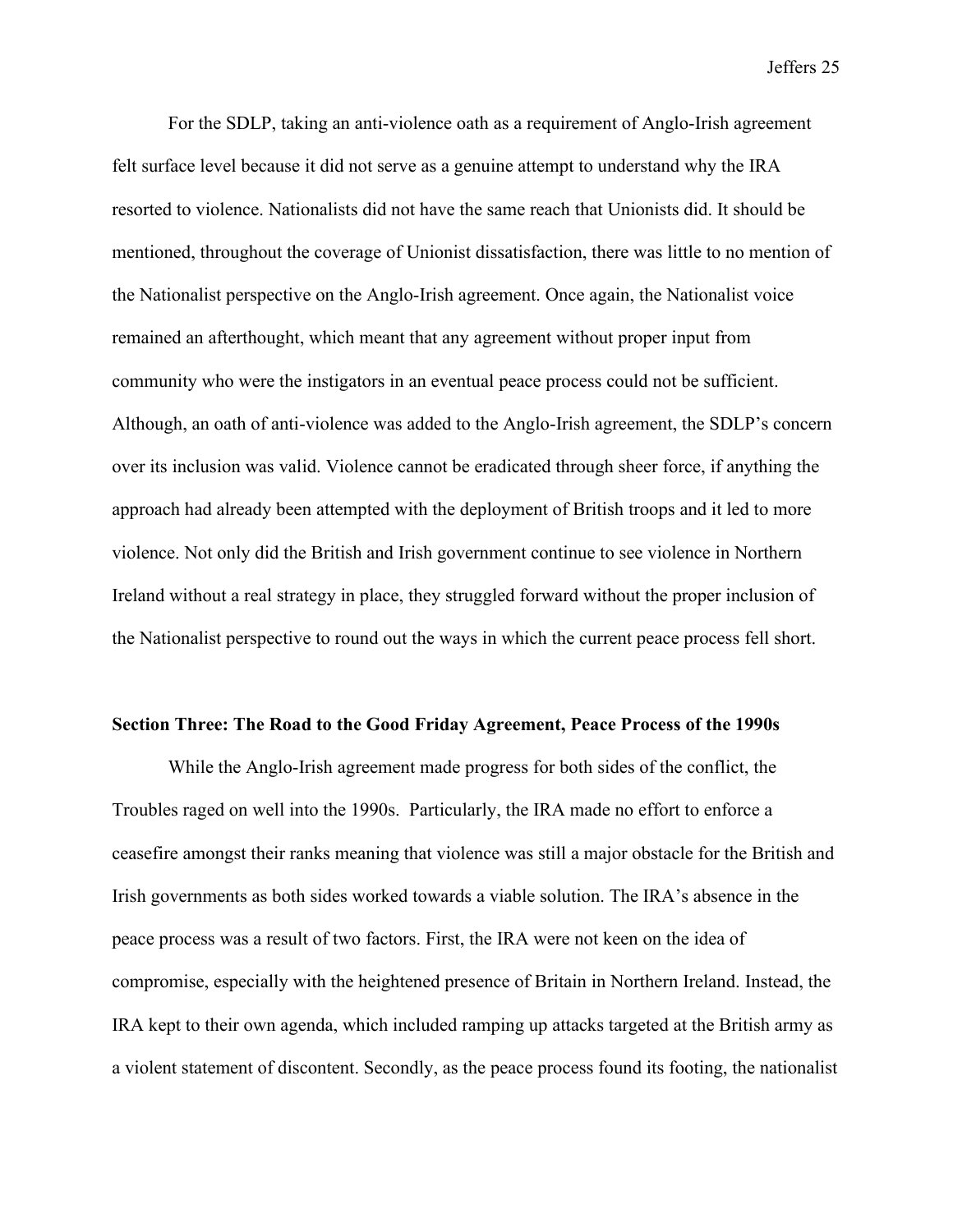perspective—most notably from the political party Sinn Féin—was acutely barred from being included in talks of any kind. If the British and Irish governments were going to have any kind of success, then they would need to discern how to include nationalist representatives who would fight for the civil rights of the Catholic minority in Northern Ireland.

Convincing the IRA and members of Sinn Féin that the British government's involvement would cease was the most workable option for gaining the Nationalist perspective. Leading up to what would become the Good Friday agreement, leadership within the SDLP, most notably John Hume, recognized the importance of involving Sinn Féin to round out the represented parties in the peace process. However, Hume knew that for the Nationalist cause, Britain's presence remained unsatisfactory. Therefore, Hume expressed the need for a joint declaration that established that Britain had "no selfish, strategic, political or economic interest in Northern Ireland."[51](#page-26-0) Framing Britain's involvement as altruistic drove home the notion that Northern Ireland's autonomy was paramount. Clearly the divisions of the past have created a situation where trust was not inherent and had to be earned. So, the British bringing an earnest statement of separation from Northern Ireland was the best way to instill confidence in Sinn Féin. Eventually, Hume's declaration would be repurposed into the Downing Street Declaration of 1993. The primary purpose of the declaration was to ensure that violence could come to a decisive end so that any peace talks going forward would not be countered by ongoing guerilla warfare on the part of the IRA.

Compared to the prior agreements, the Downing Street Declaration had the advantage of hindsight meaning that it strived to take all perspectives into account. While the Downing Street Declaration echoed familiar sentiments about the importance of allowing the people of Northern

<span id="page-26-0"></span><sup>51</sup> Hennessey, 75.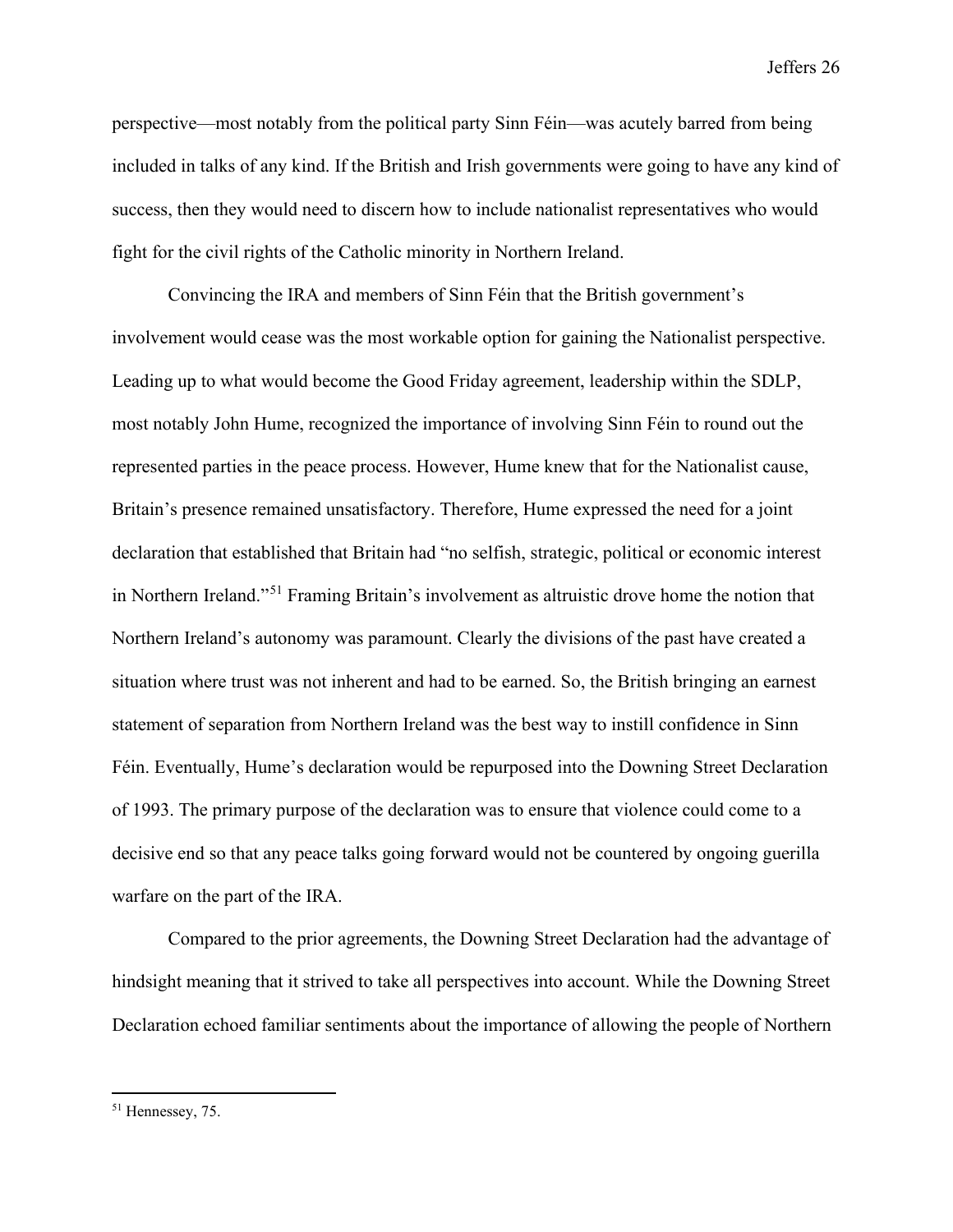Ireland to be in control of the North's future, whether that be with the United Kingdom or the Republic, it was also clear that both the British and Irish governments could recognize the necessity for transparent and decisive action that included all voices impacted by the Troubles. Most notably, the Declaration spoke to the importance of building trust between the Unionist and Nationalist communities of Northern Ireland going forward: "the future of the island depends on the nature of the relationship between the two main traditions that inhabit it. Every effort must be made to build a new series of trust between those communities."[52](#page-27-0) Until the Downing Street Declaration there had not been such a definitive focus in the peace process's legal literature surrounding the importance of bridging the gap between the separated traditions of the Protestant Unionists and the Catholic Nationalists. Along with that, the Declaration took a harder line against violence for the pursuit of peace in Northern Ireland.

 The Downing Street Declaration also served as an important building block towards what would become the Good Friday agreement as it urged, or advocated for, an IRA ceasefire to help bring the nationalist perspective into peace talks. If past events displayed anything, it was the effectiveness of violence as a destabilizing force in the peace process. Therefore, to make headway on an action plan, the British and Irish governments had to be confident that the IRA was willing to cease their terrorist campaigns in favor of deliberation and problem-solving.<sup>[53](#page-27-1)</sup> Progress could not be made if all party's involved were waiting for the proverbial shoe to drop. It was clear from the beginning that violence was going to be a massive obstacle towards an impactful peace, so it was imperative that the call to include the nationalists was preceded by a

<span id="page-27-0"></span><sup>52</sup> "The Downing Street Declaration," CAIN Web Service, Accessed October 20, 2021. [https://cain.ulster.ac.uk/events/peace/docs/dsd151293.htm.](https://cain.ulster.ac.uk/events/peace/docs/dsd151293.htm)

<span id="page-27-1"></span><sup>53</sup> Dominic Cunningham and Chris Glennon, "Hopes raised on North as leaders seal deal," *Irish Independent*  (Dublin, Ireland), Dec. 15, 1993, 1.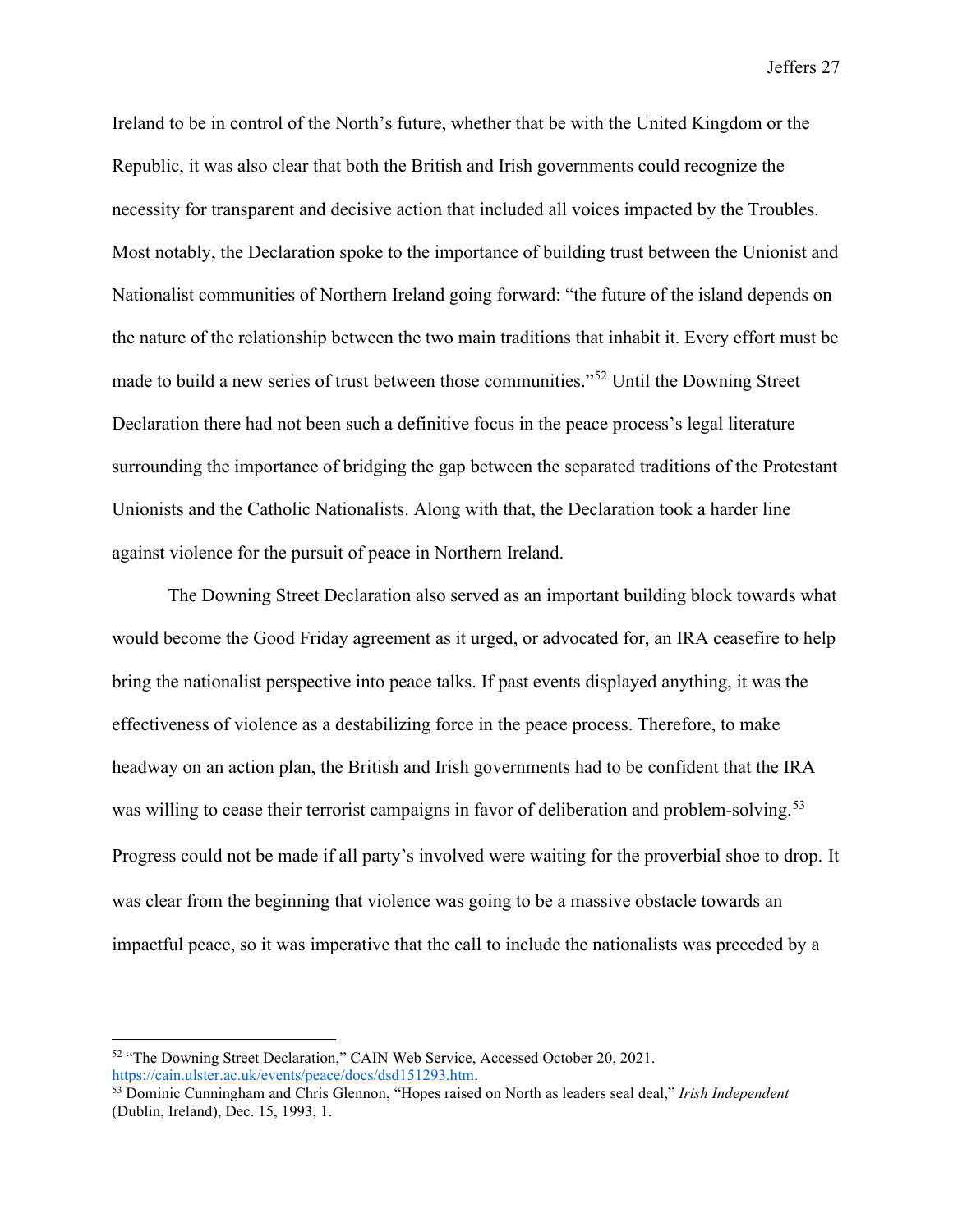distinct and unwavering refusal to kowtow to terrorism. If the nationalists were to be included, then they had to showcase their willingness to participate.

Equally, The Downing Street Declaration was drafted with the understanding that it was up to the IRA to cease their violent campaign against the British army, otherwise any hope for peace would not be fruitful. The response from the Taoiseach (Prime Minister of Ireland), Albert Reynolds towards the IRA. Brian Dowling and Peter McKenna of the *Irish Independent* reported that Reynolds sent "a clear warning to the IRA that tougher security measures will be adopted by Dublin and London if the latest peace offer is rejected."[54](#page-28-0) Clearly, the concern that IRA would not end their campaign was legitimate because if the British and Irish governments were confident that the IRA would step aside to allow Sinn Féin into the room, then there would be no need to articulate the possible consequences upon a refusal to back down. It should also be mentioned that the British were using the removal of 19,000 troops—more than half of the army stationed in the North—as leverage to pad their offer.<sup>[55](#page-28-1)</sup> The British and the Irish are utilizing two different strategies at once. The two governments wanted to establish a genuine sense of authority to ensure that the IRA understand they cannot play coy and reinstate their campaign without derailing any progress made to their benefit during the ceasefire. Which is why the British are also coming with the opportunity to remove the exact entity that the IRA have been in direct conflict with since the return to direct rule and deployment of British troops.

Although the British and Irish held concerns with the fickle nature of the IRA, they also knew that tides were turning within the organization itself as the decades of violence took its toll internally. For example, as reported by Dominic Cunningham in the *Irish Independent*, "many

<span id="page-28-0"></span><sup>54</sup> Brian Dowling and Peter McKenna, "Govt will 'take' IRA if deal fails," *Irish Independent* (Dublin, Ireland, 1993), Dec. 20, 1993, 1.

<span id="page-28-1"></span><sup>55</sup> Ibid., 7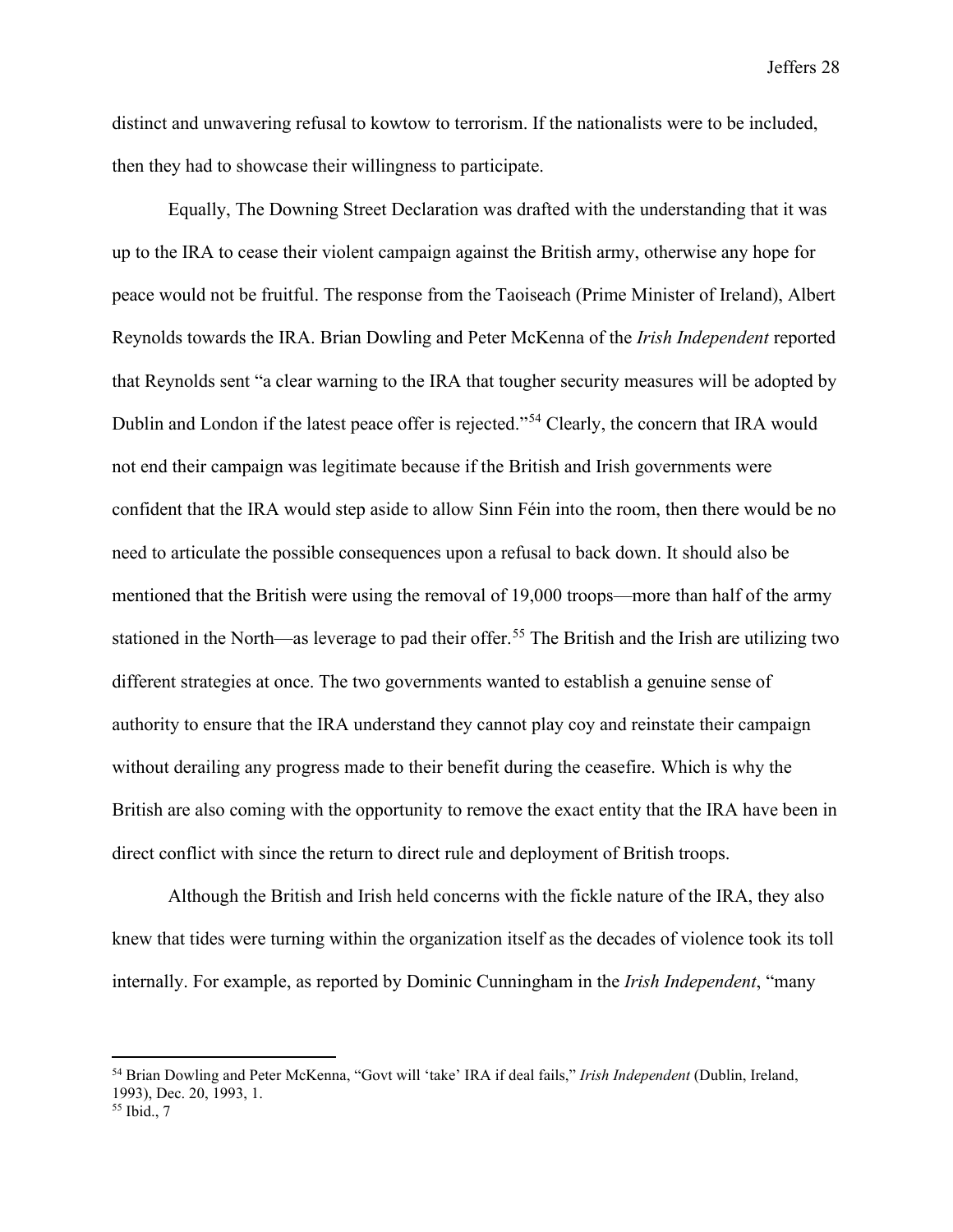senior figures within Sinn Féin and the IRA who have been heavily involved for the last 20 years now see their sons and daughters approaching an age where they too could be sucked into the violence."[56](#page-29-0) While violence had its advantages in creating an unavoidable display of discontent, its "effectiveness" rarely resulted in meaningful change for those who resorted to it. Instead, violence becomes cyclical especially as time went on and nothing was done to resolve why violence erupted in the first place. In this case, ignoring the issues resulting from inequality between Catholics and Protestants in Northern Ireland and sending the symbol of imperialist control—the British army—in an attempt to keep the peace. It makes sense that those who were entrenched in the violent campaigns from the beginning would become fatigued by the constant destruction and would recognize that negotiation was the only viable way to keep violence at bay before the next generation felt obligated to take on the charge.

Unionist support proved essential, too, for talks to move forward, and while the mistakes of the past were helpful in preventing Unionist upheaval, the apprehension would remain difficult to overcome. Notably, the Anglo-Irish agreement received significant backlash from Unionists after being left in the dark until it had officially been signed. Once again, the peace process of the 1990s had the ability to learn from the previous mistakes made regarding how to resolve the conflict in Northern Ireland. As a result, the Unionist leader James Molyneaux was informed of the content of the Declaration before it was introduced to the public.<sup>[57](#page-29-1)</sup> Unfortunately, careful planning cannot remedy the systemic dysfunction that drove the conflict forward. To be specific, working with Unionist leadership did not mean that Unionist party

<span id="page-29-0"></span><sup>56</sup> Dominic Cunningham, "Peace is in sight if the IRA can deliver," *Irish Independent* (Dublin, Ireland), Dec. 15, 1993, 7.

<span id="page-29-1"></span><sup>57</sup> Gene McKenna and Bernard Purcell, "Spring and unionists in secret talks on peace pact," *Irish Independent*  (Dublin, Ireland), Dec. 15, 1993, 1.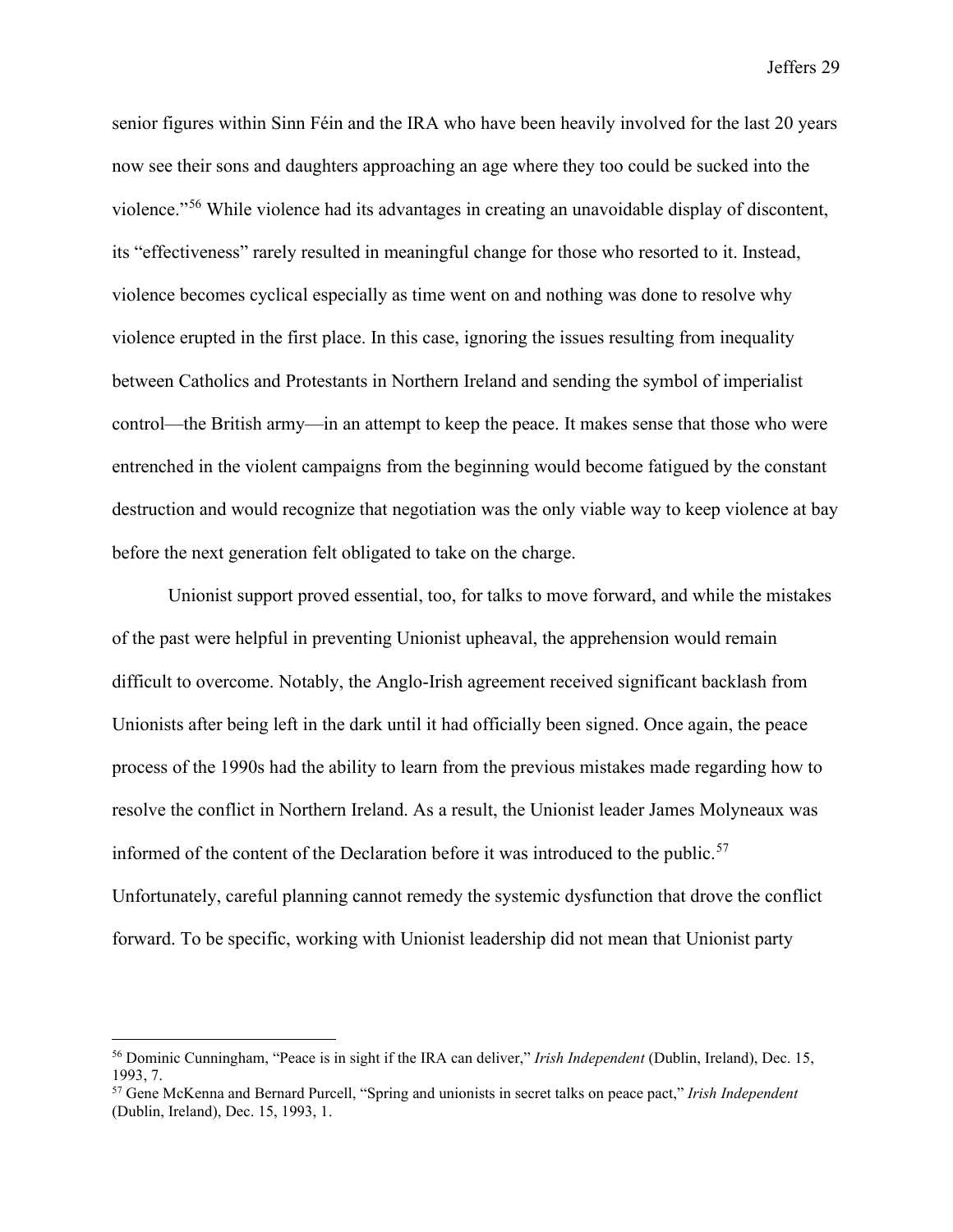members—especially Loyalist paramilitary units—would suddenly be open to cooperation.<sup>[58](#page-30-0)</sup> In fact, anger and distrust over Irish involvement persisted as the main reason that Unionists would again to refuse to participate.<sup>[59](#page-30-1)</sup> Irish nationalist involvement, signified to the Unionists that their fears of losing power were genuine even though the Nationalists were continuously left out of previous talks. Overall, the culmination of the Northern Irish peace process started to move in a promising direction yet was still met with uncertainty and apprehension into the 1990s.

The Downing Street Declaration successfully brought about an IRA ceasefire that brought hope for the future of the peace process; however, the threat of return to violence was not completely gone. Notably, in an article from August 1994, reporter Chris Glennon stated, "Republican movement sources suggested the ceasefire declaration could include a 'defence clause' retaining the right to retaliate in the event of an upsurge in loyalist violence."[60](#page-30-2) While Sinn Féin and senior members of the IRA were changing their tactics to fight for peace and autonomy of the Northern Irish people through collaboration, there was still a sense of necessity to utilize violence in the event of Unionist/Loyalist attack. Just because the more controversial players were coming around does not mean that the underlying division, rooted in sectarianism, would not fill the vacancy left behind by the removal of British troops. Considering the Unionist distrust not only towards the Sunningdale agreement and the Anglo-Irish agreement but the Downing Street Declaration as well, the need to protect the interest of Irish Nationalists in the Unionist majority of Northern Ireland was unsurprising. Still, a return to violence would only bring Nationalists back to square one as the IRA's violent campaigns had been destructive rather than constructive.

<span id="page-30-0"></span><sup>58</sup> Alan Murray, "Unionists apprehensive over pledge," *Irish Independent* (Dublin, Ireland) Dec. 15, 1993, 7. <sup>59</sup> Ibid., 7.

<span id="page-30-2"></span><span id="page-30-1"></span><sup>60</sup> Chris Glennon, "'Poised for peace' as truce agreed," *Irish Independent* (Dublin, Ireland) Aug. 31, 1994, 1.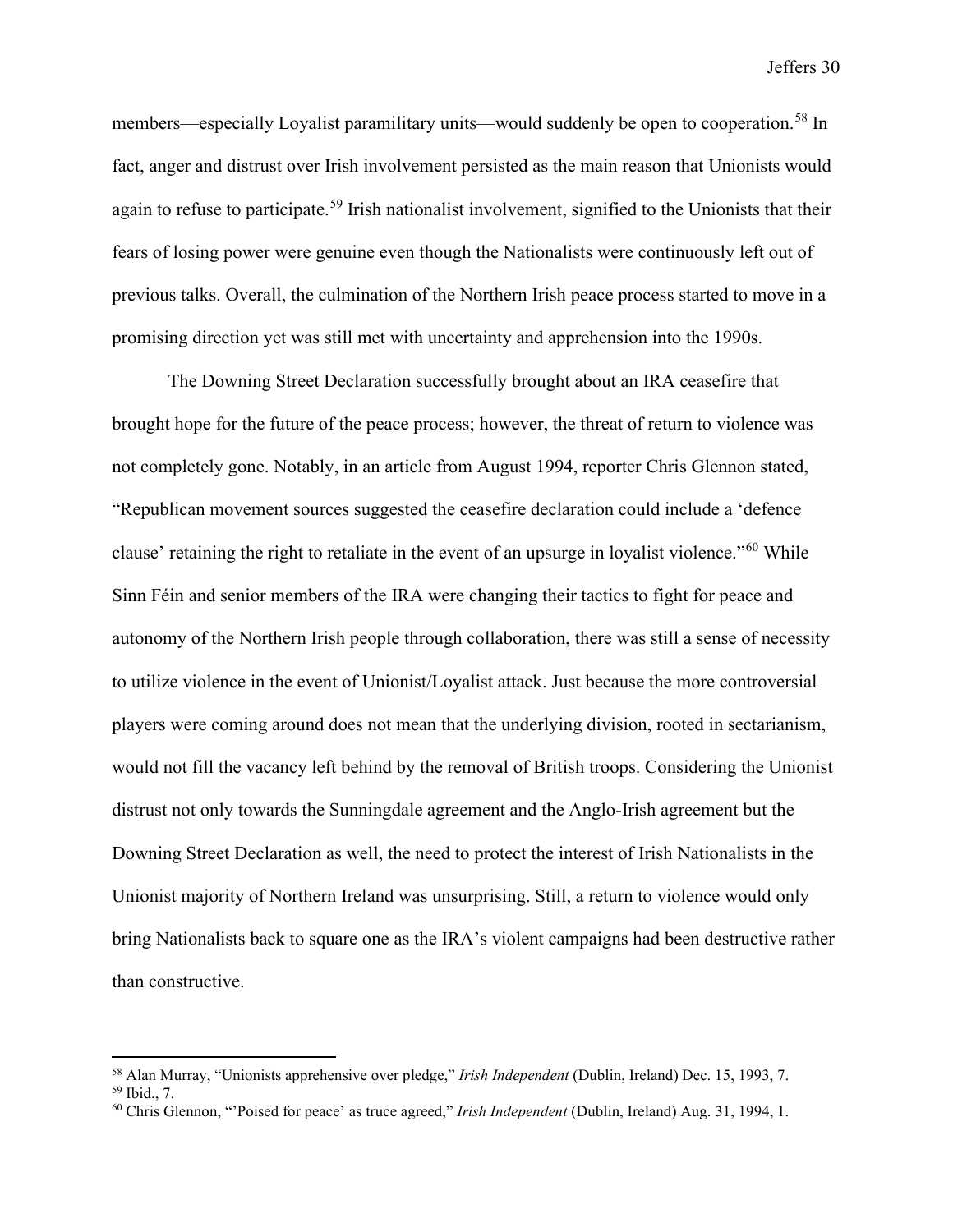Impatience with the peace process resorted in a return to violence by the IRA because of its attention-seeking nature, even at the cost of a seat at the table. On one hand, the 1990s saw a rise in cooperation and pursuit towards making a sustainable peace treaty for Northern Ireland; however, learning from the mistakes of the past was no guarantee that the use of violence was suddenly going to become moot for the IRA, who had relied on it for so long. If anything, the IRA kept the threat of violence as their "plan B" depending on if the post-ceasefire peace talks would work in their favor. Their promise to reignite violence came true in February 1996 when a bomb was set off in London ending the 17-month ceasefire.<sup>[61](#page-31-0)</sup> The IRA put out a statement underlining their reasoning for a return to terrorist tactics: "Time and time again over the last eighteen months selfish party political and sectional interest in the London Parliament have been placed before the rights of the people of Ireland."[62](#page-31-1) Suffice to say, old habits die hard and the IRA's overt discontent with the British government proved to be more difficult to overcome even though it was imperative that each group could respect each other to keep the process moving in the right direction. The IRA's end to their ceasefire showcased that even though perspectives were shifting in favor of peace, resentful sentiments were far from being eradicated.

The IRA's use of violence quickly led to the removal of the Nationalist perspective from party talks, but it was necessary to work towards another ceasefire once it became clear that the process could not move forward without Sinn Féin. By the summer of 1997 an IRA ceasefire had been reinstated which had put the peace process back on track.<sup>[63](#page-31-2)</sup> Between the IRA's return to violence and the subsequent reinstated ceasefire, it was clear that talks regarding the peace process were heavily stagnant because of the removal of Sinn Féin and the Nationalist

<span id="page-31-0"></span><sup>61</sup> Tom Brady, Dominic Cunningham and Bernard Purcell, "Ceasefire shattered: Bombs rock London and the peace process," *Irish Independent* (Dublin, Ireland) Feb. 10, 1996, 1.

<span id="page-31-1"></span><sup>62</sup> "IRA Statement that ended peace," *Irish Independent* (Dublin, Ireland) Feb. 10, 1996, 8.

<span id="page-31-2"></span><sup>63</sup> Morrow, 20.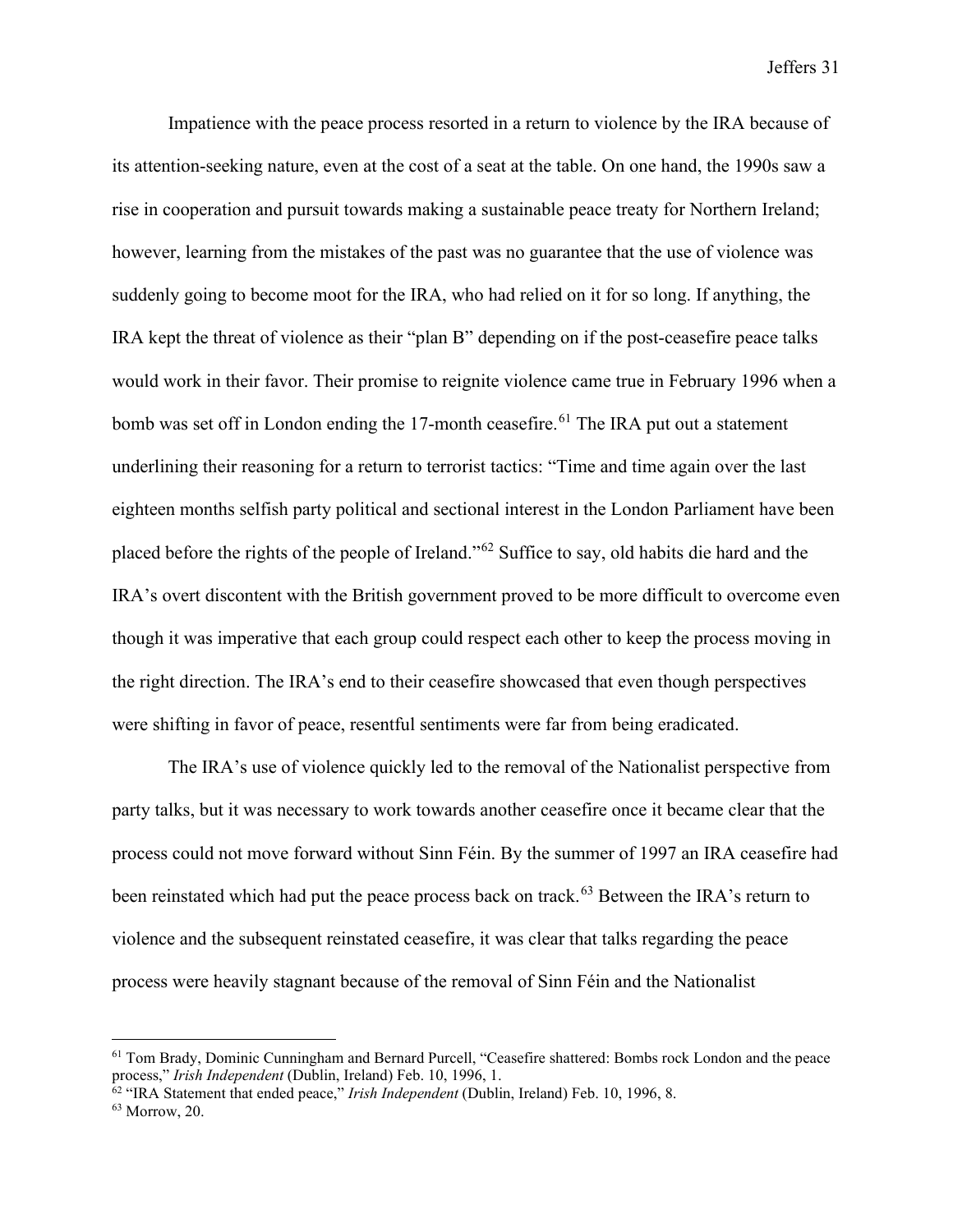perspective from the proceeding.[64](#page-32-0) Losing out on Sinn Féin led to an obvious hole in the proceedings following the IRA's return to their violent campaign against Britain. Initially, it seemed like the right call to separate the Nationalist perspective once again as a signifier that both governments refused to give credence to violence as an outlet of frustration. However, a return to form wherein Sinn Féin had no representation meant that multi-party talks could not adequately account for the needs of Nationalist Catholics in Northern Ireland and ran the risk of ending back at square one.

The joint work between the British and Irish governments, with the inclusion of Unionist and Nationalist voices, culminated in the Good Friday Agreement that established the parameters towards maintaining the process of peace in Northern Ireland. First, the Good Friday Agreement built upon the consistent messaging from the British and Irish governments that, regarding sovereignty, it was Northern Ireland's decision based on the wishes of the majority.<sup>65</sup> The Good Friday Agreement also introduced a Northern Ireland Assembly whose duty was to function as a legislative and executive body to replace direct rule from Britain; "safeguards" were applied to the Assembly to ensure equal representation regarding the varying traditions and beliefs in Northern Ireland.<sup>[66](#page-32-2)</sup> The ability to establish a Northern Irish democratic institution, like the Assembly introduced in the Agreement, would not have happened without the participation of Unionists and Nationalists in the peace process. The British and Irish governments knew that peace could not come from force, especially if said peace was devised from a detached third party. Therefore, sustaining peace for the betterment of all Northern Irish citizens required the inclusion of the two groups at odds with each other. Overall, change would only occur in

<span id="page-32-0"></span><sup>64</sup> Cochrane, 171.

<span id="page-32-1"></span><sup>65</sup> "The Good Friday Agreement," CAIN Web Service, Accessed October 20, 2021, [https://cain.ulster.ac.uk/events/peace/docs/agreement.htm.](https://cain.ulster.ac.uk/events/peace/docs/agreement.htm) 66 Ibid.[, https://cain.ulster.ac.uk/events/peace/docs/agreement.htm.](https://cain.ulster.ac.uk/events/peace/docs/agreement.htm)

<span id="page-32-2"></span>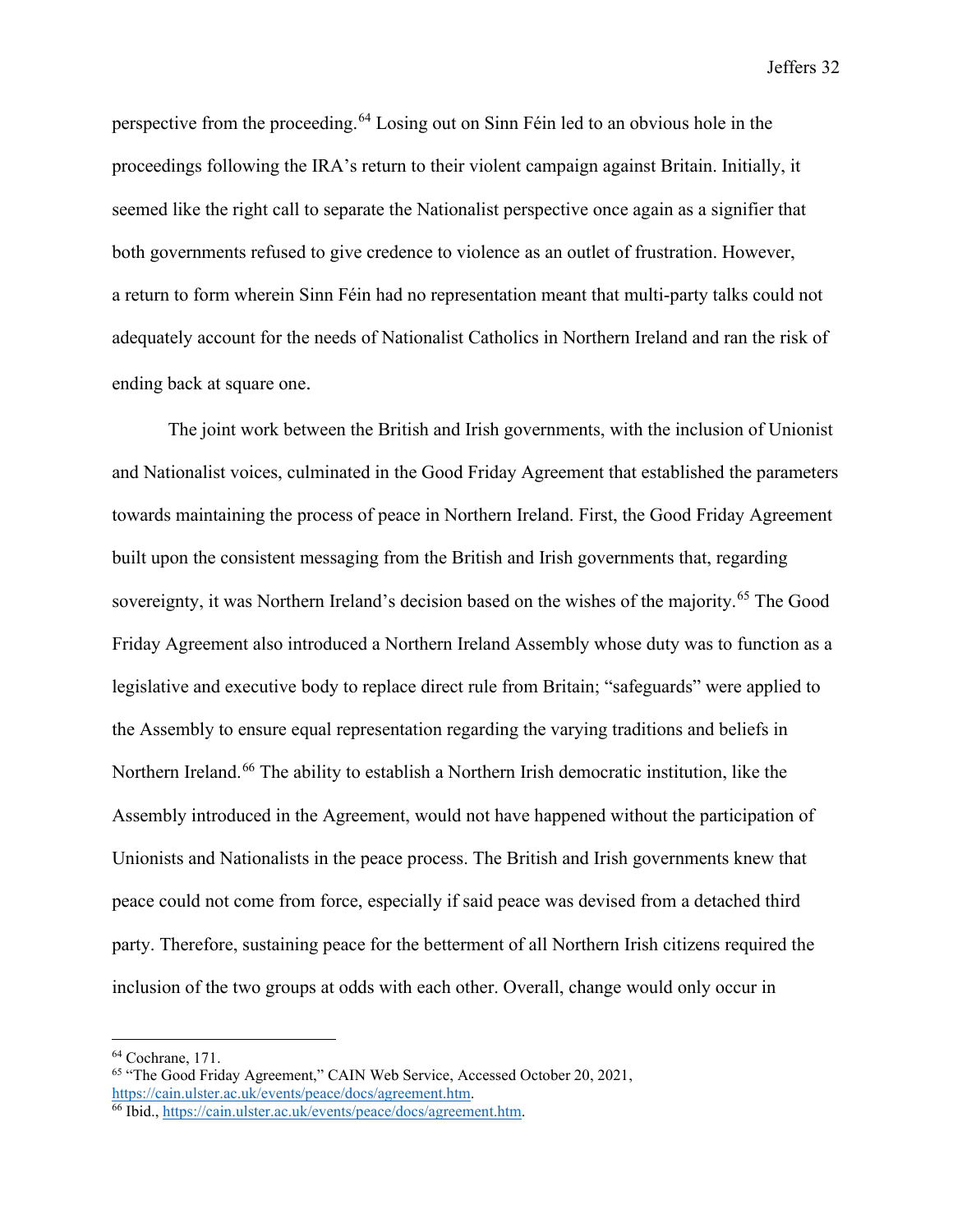Northern Ireland if the Unionists and the Nationalists worked together to envision long lasting peace.

While the signing of the Good Friday Agreement is often considered the definitive ending of the Troubles in Northern Ireland, it was scrutinized by both Unionists and Nationalists. A reporter named David McKittrick noted that, "the greatest threat to a new agreement will come not from Republicanism but from the further shores of Loyalism."<sup>[67](#page-33-0)</sup> In fact, four out of the ten members of Parliament refused to participate in the final talks leading to the signing with their party leader David Trimble.<sup>[68](#page-33-1)</sup> Sinn Féin's standing on the Good Friday Agreement was cautious but optimistic; Sinn Féin President Gerry Adams stated: "[the huge gap of distrust between Nationalists and Unionists] must be bridged on the basis of equality. No process which excludes any section of opinion can hope to be successful.<sup>[69](#page-33-2)</sup> Ultimately, the division between the Unionist and Nationalist response was rooted in how each party expected that the Good Friday Agreement would impact them and the communities they represented. Keeping with their beliefs in the past, Unionist were displeased with the outcome of the Good Friday Agreement as it signified a gateway for Nationalists to succeed in their campaign to unite Ireland and strip Unionists of their power. Yet, the Nationalist response was ready to confront the Agreement if it could not execute its promises adequately, but there was a newfound optimism that because of the focus on equality and true power-sharing that Northern Ireland was poised to turn over a new leaf.

<span id="page-33-0"></span><sup>67</sup> David McKittrick, "Loyalist spectre of Sunningdale," *Irish Independent* (Dublin, Ireland), Apr. 10, 1998, 15.

<span id="page-33-1"></span><sup>68</sup> "Trimble faces rebellion by dissident MPs," *Irish Independent* (Dublin, Ireland), Apr. 10, 1998, 13.

<span id="page-33-2"></span><sup>69</sup> Gerry Adams quoted in John Hicks, "Sinn Féin leader vows to reach elusive conflict-free zone," *Irish Independent*  (Dublin, Ireland), Apr. 10, 1998, 14.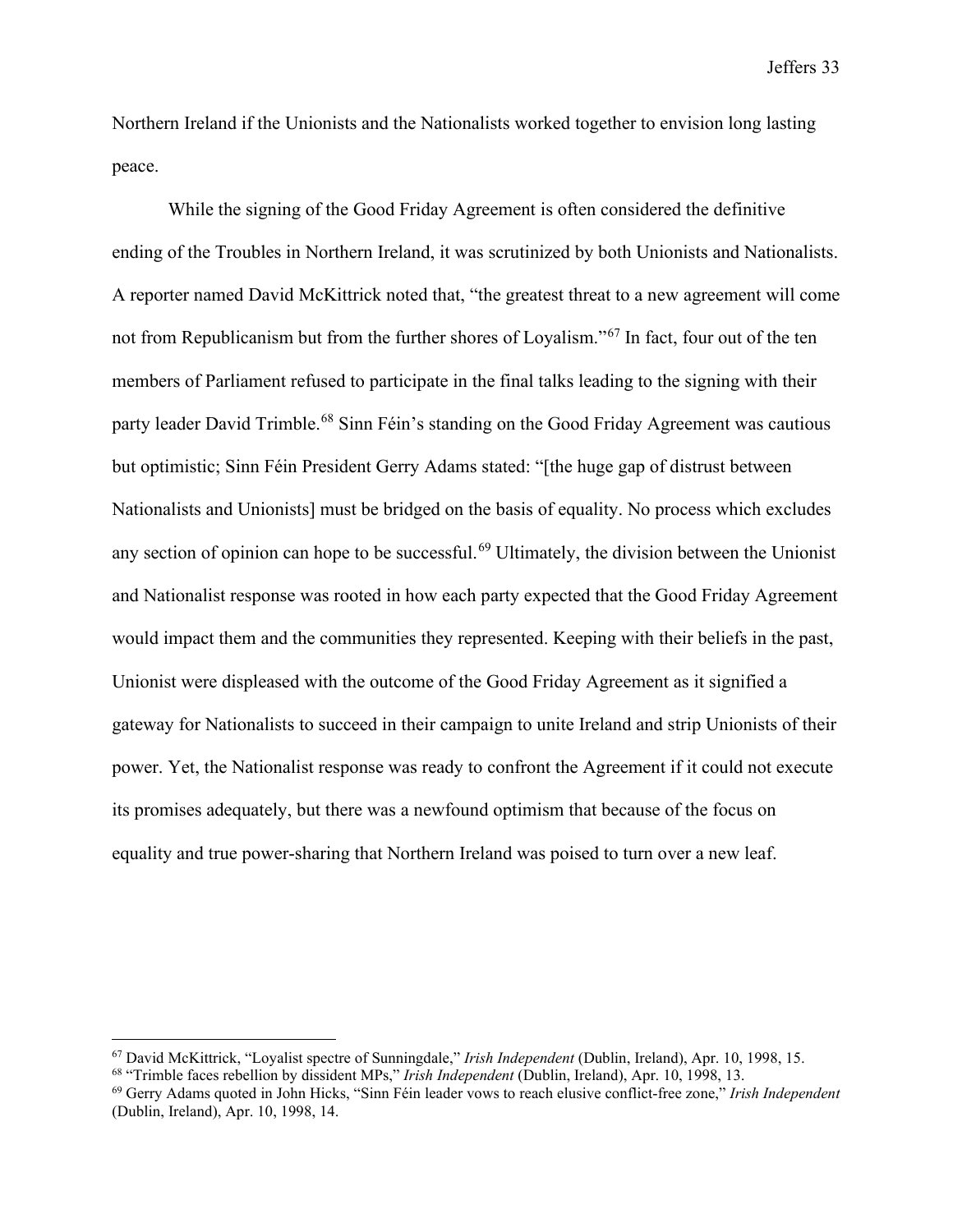#### **Conclusion: A Conflict Contained but not Forgotten**

The peace process in Northern Ireland proved to be arduous and complex. In hindsight, the importance of representing all perspective feels overt; however, trying to overcome the deeply rooted sectarianism between the Protestant Unionists and Catholic Nationalists appeared insurmountable. The pain and distrust between the two traditions culminated in discrimination and suppression, particularly impacting the Catholic Nationalist minority community. While the Catholic community attempted to challenge the status quo in the North, the domineering influence of the Unionist party succeeded in dismantling the fight for Civil Rights. With the constant reminder of British oppression, it is unsurprising that Nationalists, in this case the IRA, would take up a campaign of violence and terrorism to be heard. Violence in no way, shape, or form should be condoned, but—without it—it is hard to say that anything would have changed for Northern Ireland.

Violence is both destructive and difficult to ignore, which is why people who feel silenced turn to it as an outlet for their frustration and hope that they will be heard. At the same time, violence is inherently unsafe and does not evoke confidence; rather, it breeds fear that severely impacts thee quality of life for everyone and cannot result in peace. Essentially, by resorting to violence Irish Nationalists created a Catch 22 wherein if they ceased their campaign the status quo was more than likely to return to its original state with Catholics living as second class citizens in their Native land. Yet, by continuing the violence Nationalists remained on the fringes where their overall message got lost amongst the growing list of casualties and fatalities. Violence effectively drew attention, which resulted in the pursuit of the British government to take responsibility for the dysfunction in Northern Ireland, and reach out to an unlikely ally, the Republic of Ireland.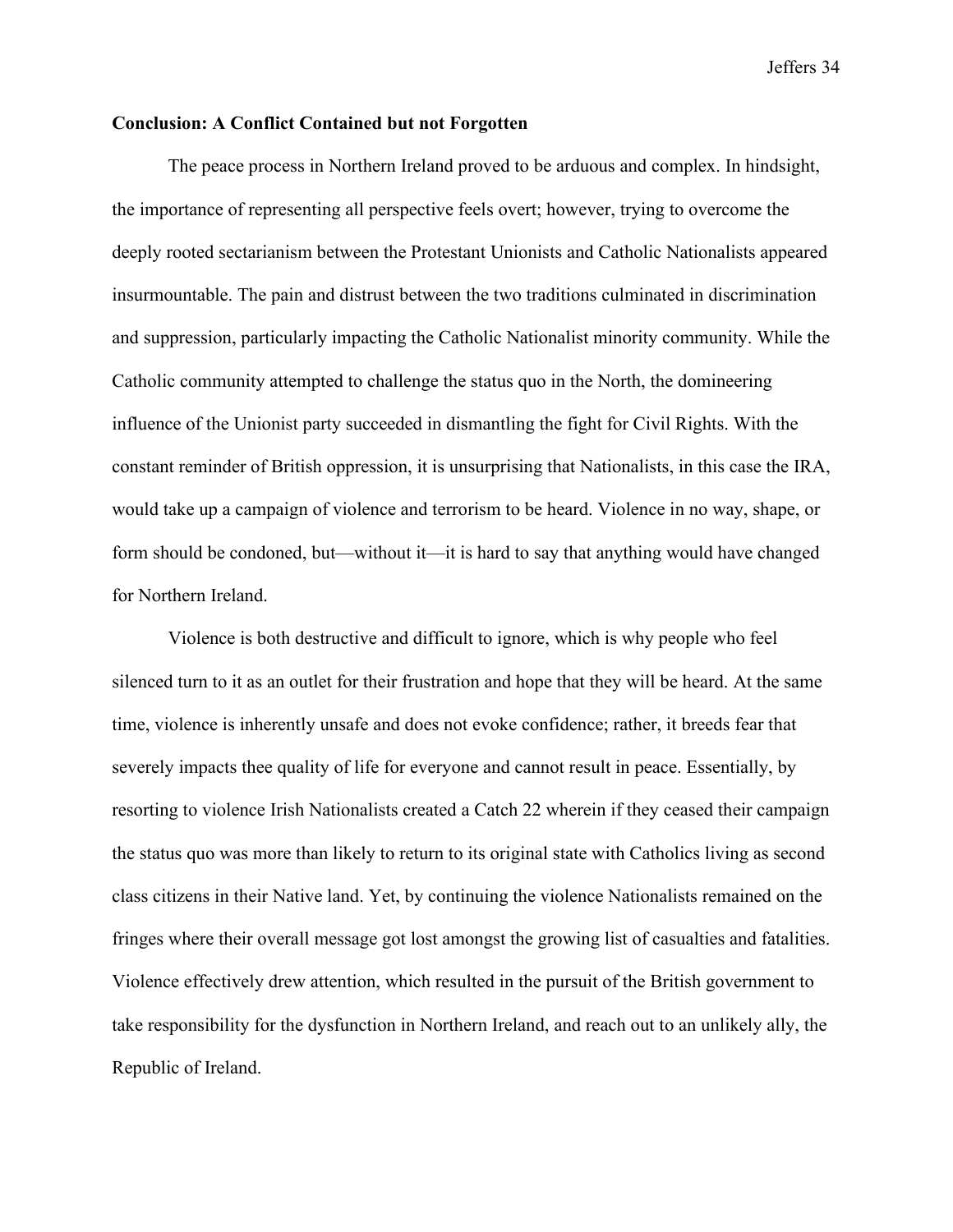From 1973 to 1998, the British and Irish governments worked together with the intention to end the rampant violence present in Northern Ireland and replace with peaceful reconciliation. However, their pursuit proved to be a complex process that neither side had expected would take decades of trial and error before they could reach an agreement that best served Unionists and Nationalist alike. All the same, the peace that the two governments brokered was fragile in nature. To specify, the Good Friday agreement brought an end to the violence, but it could not remedy the impact of segregation socially. In fact, as the peace process lurched forward it was clear to the British and Irish governments that peace could be achieved but not necessarily guaranteed. Ultimately, peace could be maintained in Northern Ireland if the people living in North made the effort to sustain it.

The most pressing issue the British and Irish governments faced was how to convince the Northern Irish population that peace and equity were within reach. Considering that the division between Unionist and Nationalist, Catholic and Protestant was intrinsic to how people in Northern Ireland experienced daily life, resolving conflict quickly became an uphill battle. On one hand the Unionist party saw any attempt at peace to be an attempt to subvert their power in favor Irish Unity, while Nationalists adamantly denied cooperating the British as they perceived the British to be the proprietors of the oppression in Northern Ireland. To this day, the Catholic and Protestant divide in Northern Ireland remains. However, the fragile peace in the region was a result of inclusion rather than division, wherein in Unionists could not reign supreme and Nationalist could be an asset to the safety of the region despite their violent past. It took time, for the British and the Irish to recognize that the only way forward for Northern Ireland was to promote the importance of the two traditions coming together.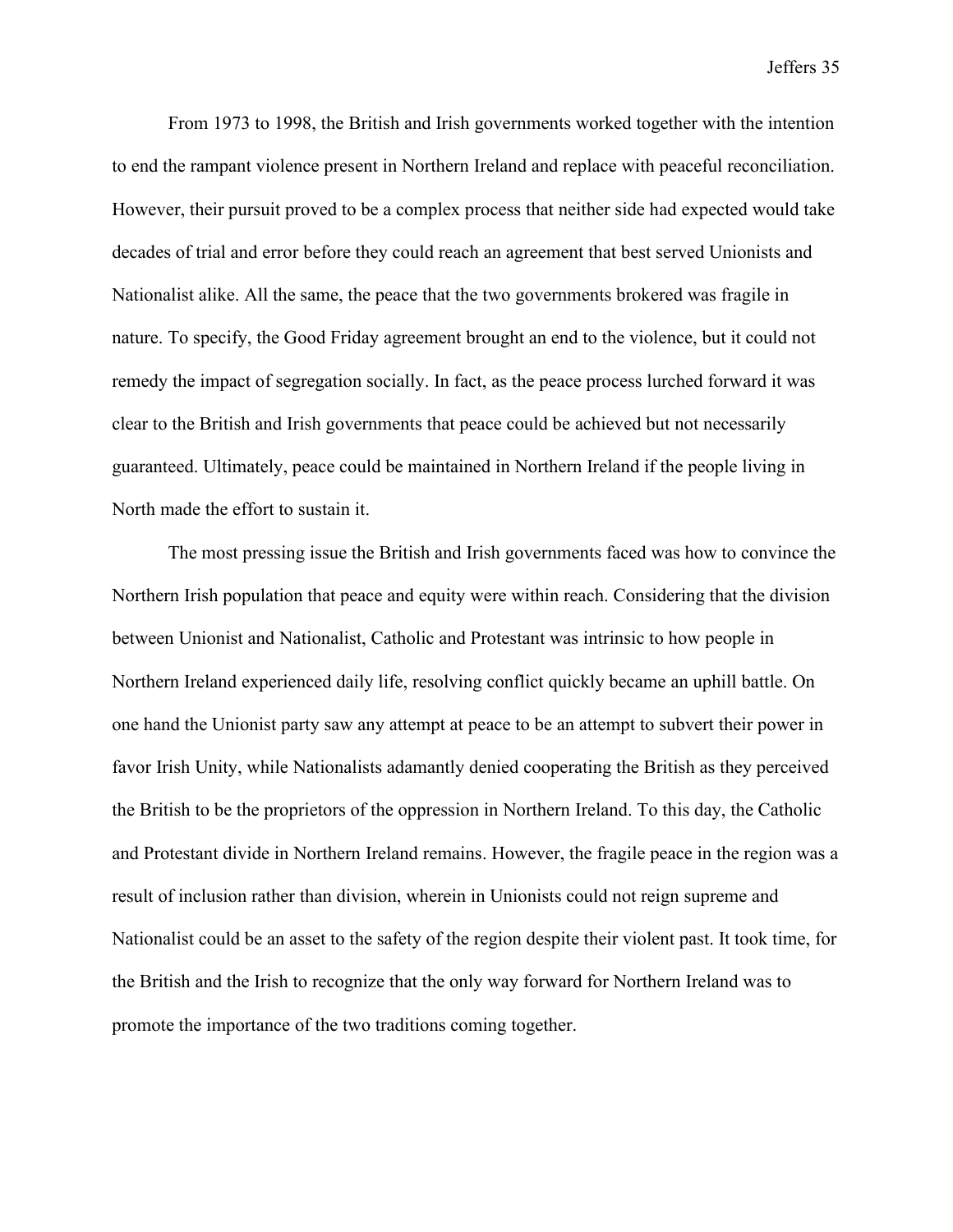#### Bibliography

"Anglo-Irish Agreement 1985." CAIN Web Service. Accessed August 23, 2021. [https://cain.ulster.ac.uk/events/aia/aiadoc.htm.](https://cain.ulster.ac.uk/events/aia/aiadoc.htm)

Brady, Tom and Dominic Cunningham and Bernard Purcell. "Ceasefire shattered: Bombs rock London and the peace process," *Irish Independent* (Dublin, Ireland), Feb. 10, 1996.

Campbell, Sarah. "The politics of compromise: the Sunningdale Agreement (September-December 1973)" In *Gerry Fitt and the SDLP: In a minority of one,* 133-163. Manchester: Manchester University Press, 2015. [https://www.jstor.org/stable/j.ctt1mf7077.11.](https://www.jstor.org/stable/j.ctt1mf7077.11)

"Change through slaughter 'is a Monstrous lie by IRA,'" *Belfast Telegraph* (Belfast, Northern Ireland), Nov. 9, 1985.

Cochrane, Feargal. *Northern Ireland: The Reluctant Peace.* New Haven: Yale University Press, 2013.

- Cooke, Tim. "Party Stance on violence oath is studied," *Belfast Telegraph* (Belfast, Northern Ireland), Nov. 9, 1985.
- Cunningham, Dominic and Chris Glennon. "Hopes raised on North as leaders seal deal," *Irish Independent* (Dublin, Ireland), Dec. 15, 1993.
- Cunningham, Dominic. "Peace is in sight of the IRA can deliver," *Irish Independent* (Dublin, Ireland), Dec. 15, 1993.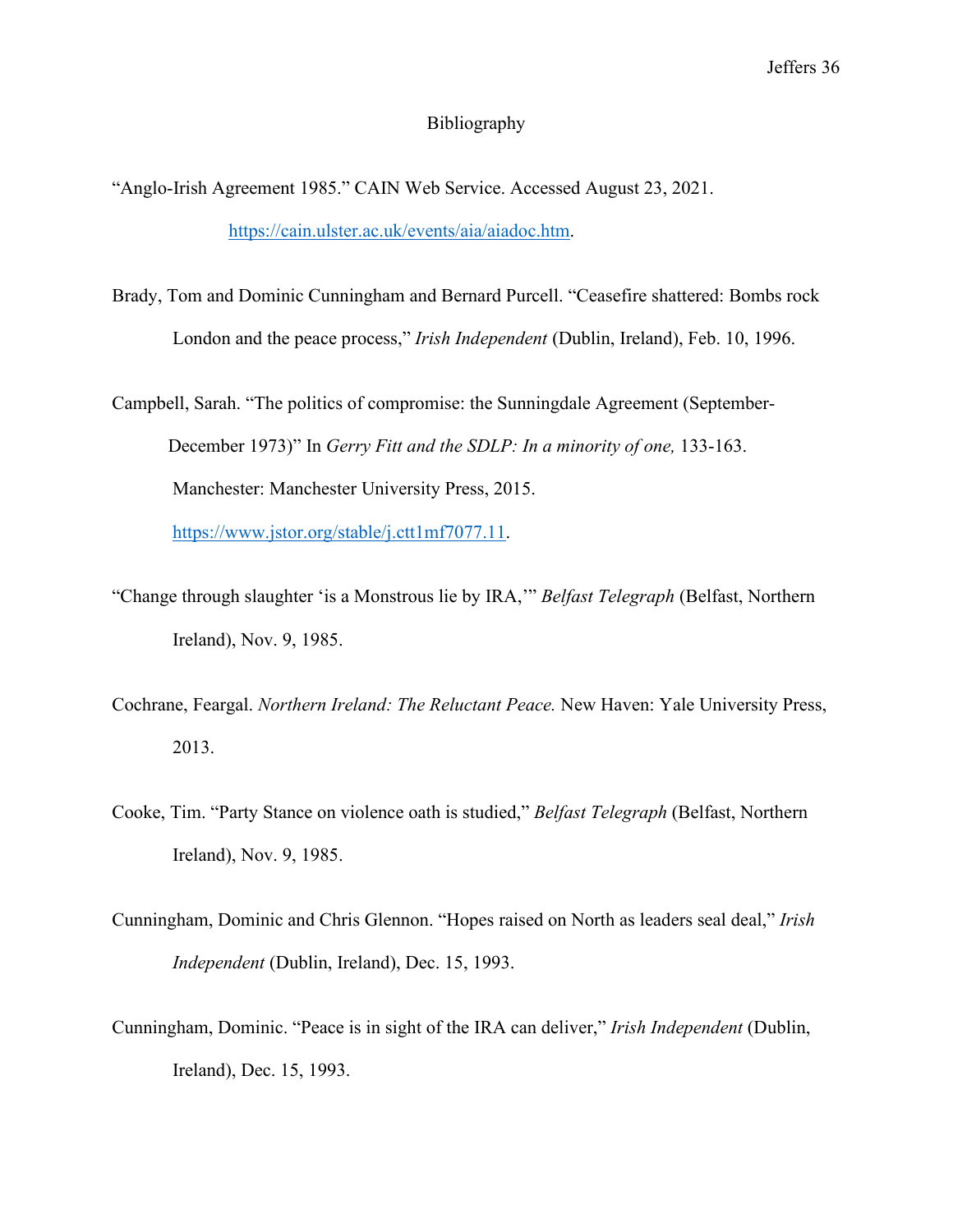- Cunningham, Dominic and Denis Lehane. "Sell-out to Republicans—Paisley," *Irish Independent* (Dublin, Ireland), Dec. 10, 1973.
- De Fazio, Gianluca and Erin-Beth Turner. "Vacillators or Resisters? The Unionist Government Responses to the Civil Rights Movement in Northern Ireland" In *The Trouble in Northern Ireland and Theories of Social Movements*, 53-70. Edited by Lorenzo Bosi and Gianluca De Fazio. Amsterdam: Amsterdam University Press, 2017. [http://www.jstor.com/stable/j.ctv56fgn2.6.](http://www.jstor.com/stable/j.ctv56fgn2.6)
- Devlin, Ken. "Belfast's Big Day of Protest," *Belfast Telegraph* (Belfast, Northern Ireland), Nov. 23, 1985.
- Dowling, Brian and Peter McKenna. "Govt will 'take on' IRA if deal fails," *Irish Independent* (Dublin, Ireland), Dec. 20, 1993.
- "The Downing Street Declaration," CAIN Web Service, Accessed October 20, 2021. [https://cain.ulster.ac.uk/events/peace/docs/dsd151293.htm.](https://cain.ulster.ac.uk/events/peace/docs/dsd151293.htm)
- Doyle, John. "Reflecting on the Northern Ireland Conflict and Peace Process: 20 years since the Good Friday Agreement" In *Irish Studies in International Affairs*, 1-16. Dublin: Royal Irish Academy. [https://www.jstor.org/stable/10.3318/irisstudinteaffa.2018.0001.](https://www.jstor.org/stable/10.3318/irisstudinteaffa.2018.0001)
- Glennon, Chris. "'Poised for peace' as truce agreed," *Irish Independent* (Dublin, Ireland), Aug. 31, 1994.
- "The Good Friday Agreement." CAIN Web Service. Accessed August 23, 2021. [https://cain.ulster.ac.uk/events/peace/docs/agreement.htm.](https://cain.ulster.ac.uk/events/peace/docs/agreement.htm)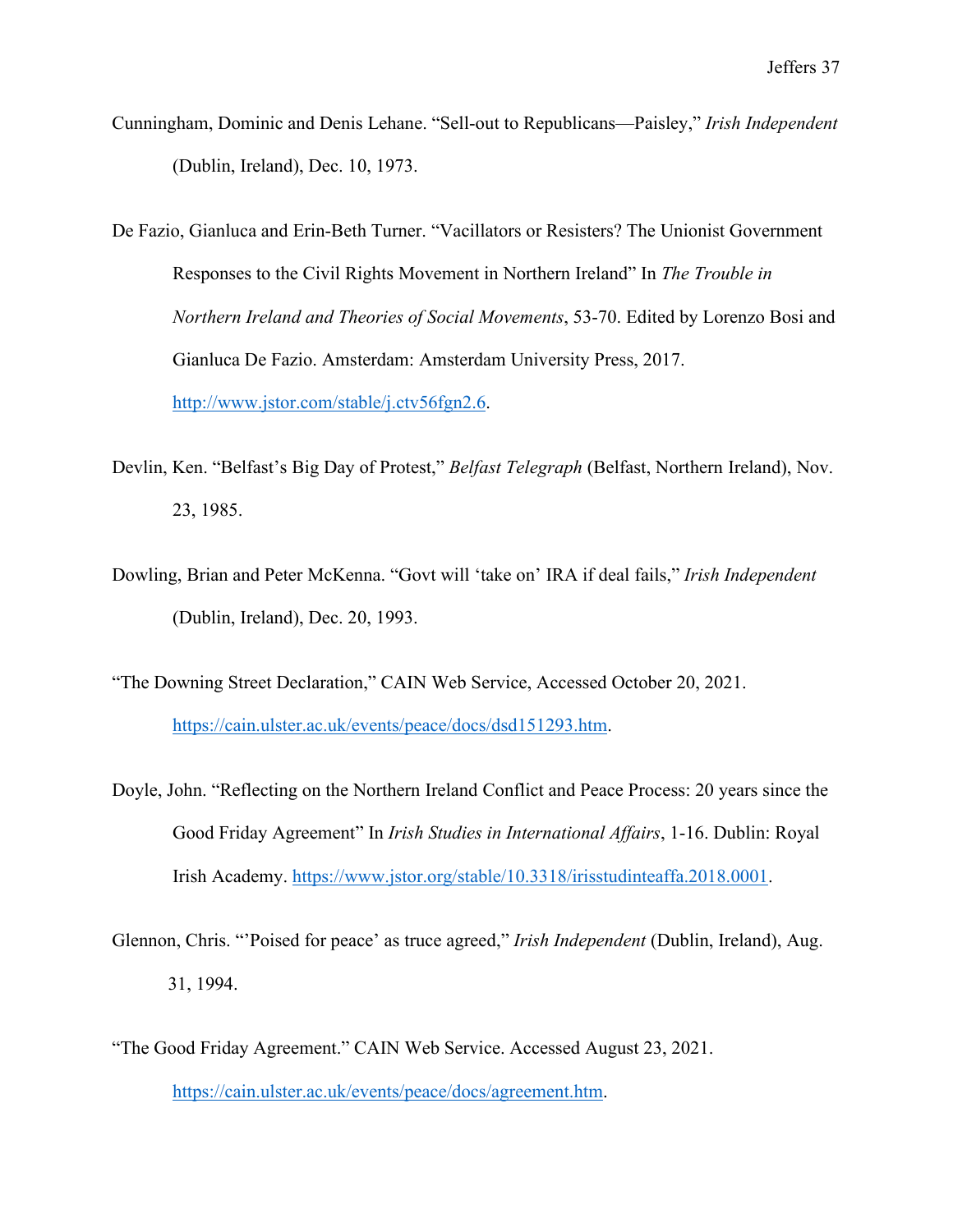Hennessey, Thomas. *The Northern Ireland Peace Process*, New York: Palgrave, 2001.

Hicks, John. "Sinn Féin leader vows to reach the elusive conflict-free zone," *Irish Independent* (Dublin, Ireland), Apr. 11, 1998.

"IRA Statement that ended peace," *Irish Independent* (Dublin, Ireland), Feb. 10, 1996.

- Kelly, James. "Power Drunk: The men who are pushing all-out strike," *Irish Independent* (Dublin, Ireland), May 28, 1974.
- Kelly, James. "Recognition for the North and Council of Ireland agreed: It's a deal," *Irish Independent* (Dublin, Ireland), Dec. 10, 1973
- Maney, Gregory. "White Negroes and the Pink IRA External Mainstream Media Coverage and Civil Rights Contention in Northern Ireland" In *The Trouble in Northern Ireland and Theories of Social Movements*, 71-90. Edited by Lorenzo Bosi and Gianluca De Fazio. Amsterdam: Amsterdam University Press, 2017.

[http://www.jstor.com/stable/j.ctv56fgn2.6.](http://www.jstor.com/stable/j.ctv56fgn2.6)

- McDaid, Shaun. "Government policy after the UWC strike and British-Irish relations, 1974-75" In *Template for peace: Northern Ireland, 1972-75*, 154-181. Manchester: Manchester University Press, 2013. [https://www.jstor.org/stable/j.ctvnb7qdp.11.](https://www.jstor.org/stable/j.ctvnb7qdp.11)
- McKenna, Gene and Bernard Purcell. "Spring and unionist in secret talks on peace pact," *Irish Independent* (Dublin, Ireland), Dec. 15, 1993.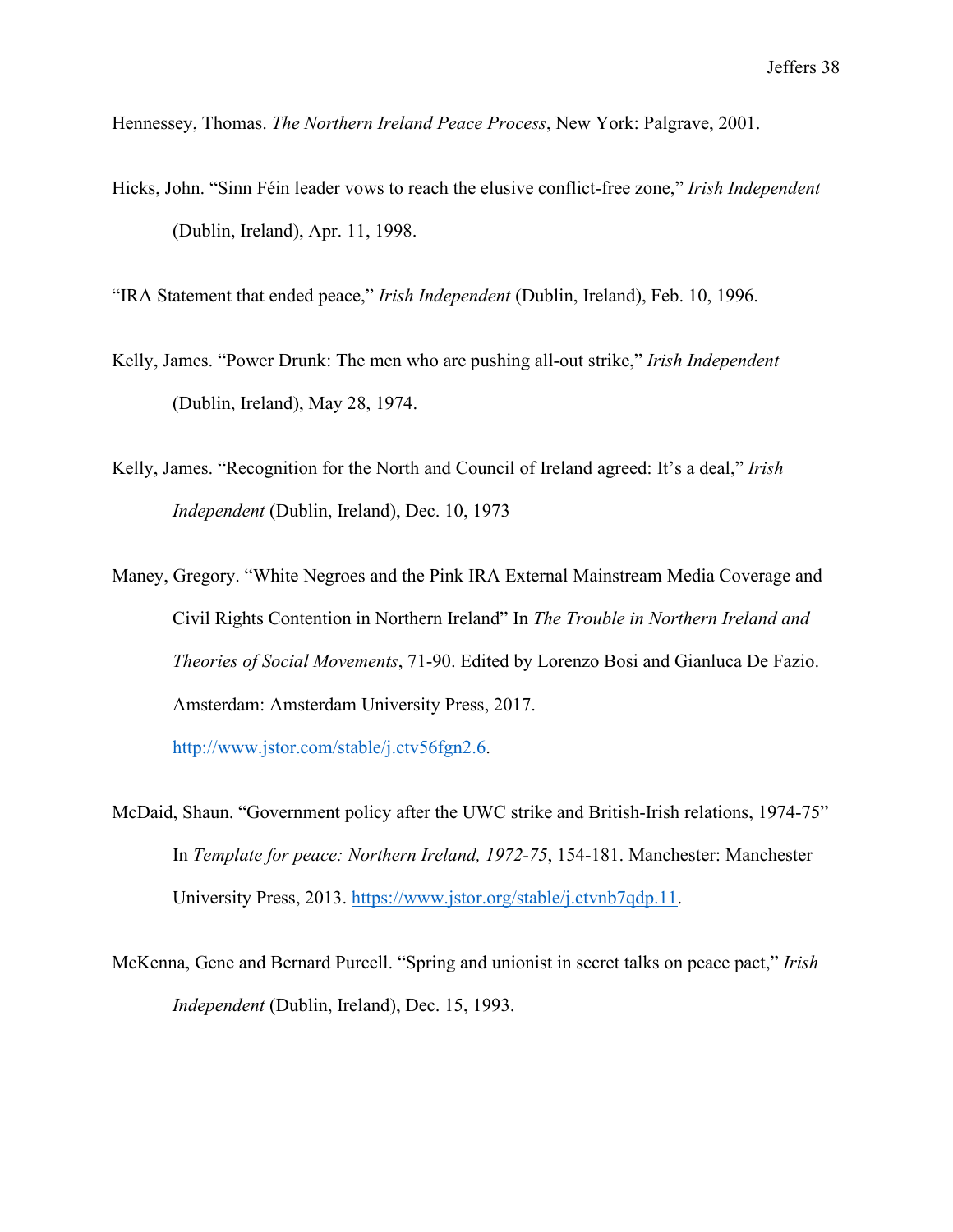- McKenna, Peter. "Catholic anger is Growing," *Irish Independent* (Dublin, Ireland), May 28, 1974.
- McKittrick, David. "Loyalist spectre of Sunningdale," *Irish Independent* (Dublin, Ireland), Apr. 10, 1998.
- Morrow, Duncan. "The Rise (and Fall?) of Reconciliation in Northern Ireland." *Peace Research* 44, no. 1 (2012): 5-35. [https://www.jstor.org/stable/23607916.](https://www.jstor.org/stable/23607916)
- Munck, Ronnie. "The Making of the Troubles in Northern Ireland." *Journal of Contemporary History* 27, no. 2 (April 1992): 211-229. [http://www.jstor.com/stable/260908.](http://www.jstor.com/stable/260908)
- Murray, Alan. "Unionists apprehensive over pledge," *Irish Independent* (Dublin, Ireland), Dec. 15, 1993.
- "The Sunningdale Agreement (December 1973)." CAIN Web Service. Accessed August 23, 2021. [https://cain.ulster.ac.uk/events/sunningdale/agreement.htm.](https://cain.ulster.ac.uk/events/sunningdale/agreement.htm)
- Sutton, Melinda. "Anglo-Irish diplomatic relations and the British Labour Party, 1981-94," In *The British Labour Party and twentieth-century Ireland,* 216-232. Edited by Laurence Marley. Manchester: Manchester University Press, 2016. [https://www.jstor.org/stable/j.ctt18dzr51.20.](https://www.jstor.org/stable/j.ctt18dzr51.20)

"Thatcher in 'peace' move," *Belfast Telegraph* (Belfast, Northern Ireland), Nov. 23, 1985.

"Trimble faces rebellion by dissident MPs," *Irish Independent* (Dublin, Ireland), Apr. 11, 1998.